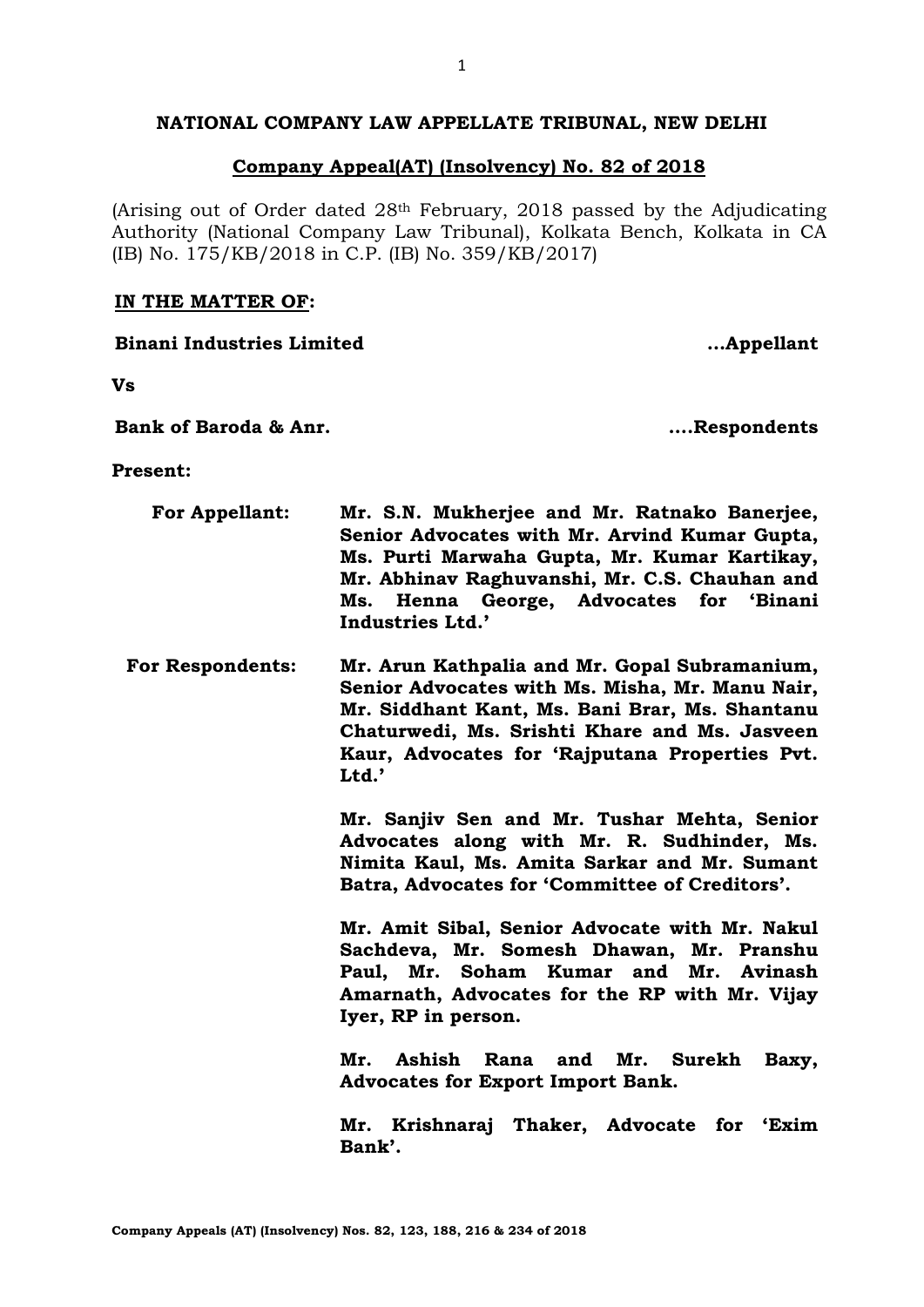# **With Company Appeal(AT)(Insolvency) No. 123 of 2018**

(Arising out of Order dated 27th March, 2018 passed by the Adjudicating Authority (National Company Law Tribunal), Kolkata Bench, Kolkata in CA (IB) No. 210/KB/2018 in C.P. (IB) No. 359/KB/2017)

# **IN THE MATTER OF:**

**Rajputana Properties Pvt. Ltd. …Appellant**

**Vs**

**Binani Industries Limited & Ors. ….Respondents**

**Present:**

- **For Appellant: Mr. Arun Kathpalia and Mr. Gopal Subramanium, Senior Advocates with Ms. Misha, Mr. Manu Nair, Mr. Siddhant Kant, Ms. Bani Brar, Ms. Shantanu Chaturwedi, Ms. Srishti Khare and Ms. Jasveen Kaur, Advocates.**
- **For Respondents: Mr. S.N. Mukherjee and Mr. Ratnako Banerjee, Senior Advocates with Mr. Arvind Kumar Gupta, Ms. Purti Marwaha Gupta, Mr. Kumar Kartikay, Mr. Abhinav Raghuvanshi, Mr. C.S. Chauhan and Ms. Henna George, Advocates for Binani Industries Ltd.**

**Dr. A. M. Singhvi, Mr. Amarendra Sharan, Senior Advocates along with Mr. Mahesh Agarwal, Mr. Amar Dave, Mr. Himanshu Satija, Ms. Aastha Mehta, Ms. Devanshi Singh, Mr. Divyang, Mr. Avishkar Singhvi and Mr. Amit Bhandari, Advocates for UltraTech Cement Ltd.**

**Mr. Sanjiv Sen and Tushar Mehta, Senior Advocates along with Mr. R. Sudhinder, Ms. Nimita Kaul, Ms. Amita Sarkar, Mr. Soorjya Ganguli and Mr. Sumant Batra, Advocates for Committee of Creditors.**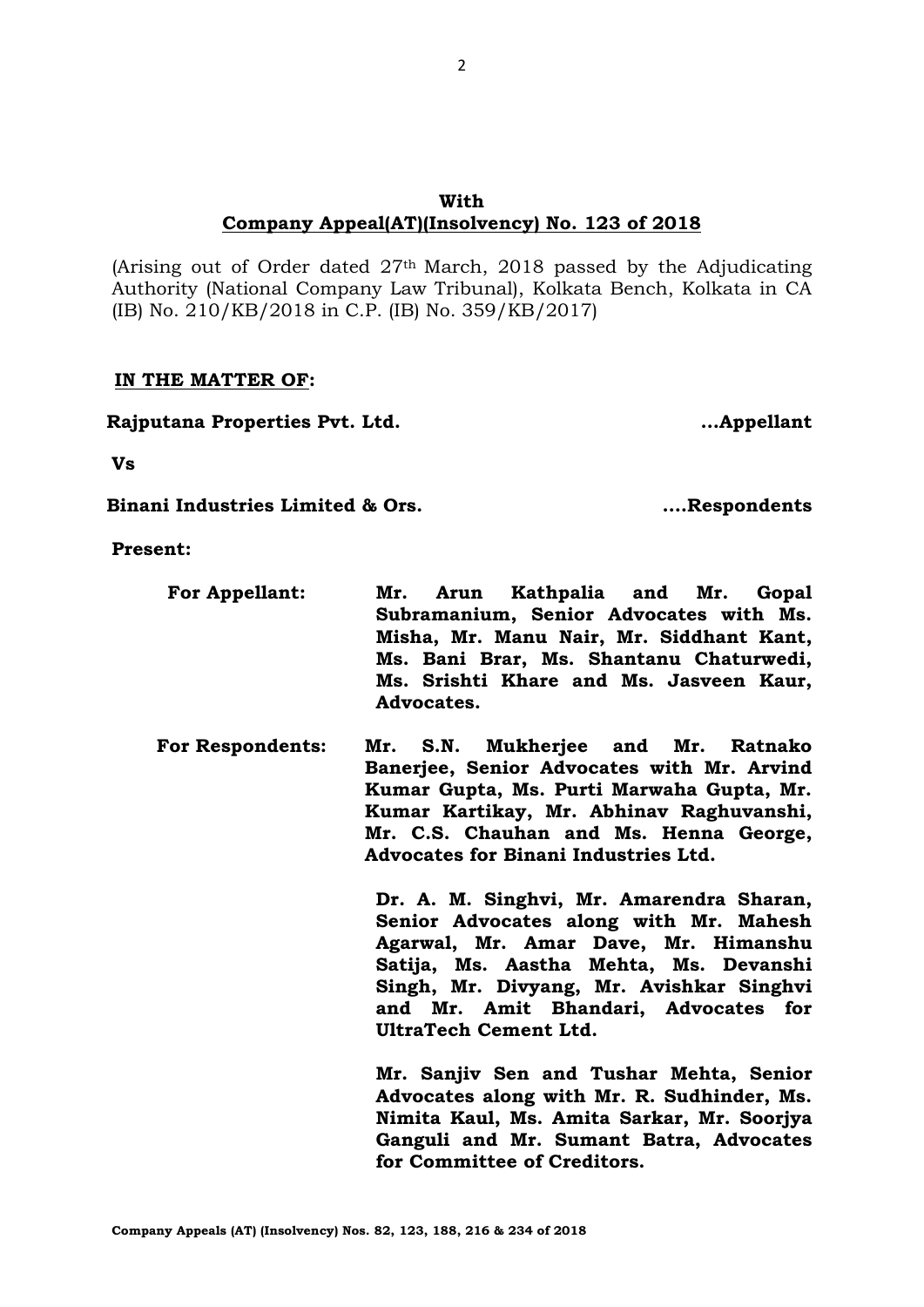**For Appellant: Mr. Arun Kathpalia and Mr. Gopal Subramanium, Senior Advocates with Ms.** 

**for UltraTech Cement Ltd**

**and Ms. Jasveen Kaur, Advocates**

| <b>For Respondents:</b> | Mr. Mukul Rohatgi, Dr. A. M. Singhvi, Mr. |  |
|-------------------------|-------------------------------------------|--|
|                         | Amarendra Sharan, Senior Advocates along  |  |
|                         | with Mr. Mahesh Agarwal, Mr. Amar Dave,   |  |

**Devanshi Singh, Mr. Divyang, Mr. Avishkar Singhvi and Mr. Amit Bhandari, Advocates** 

> **Mr. S.N. Mukherjee and Mr. Ratnako Banerjee, Senior Advocates with Mr. Arvind**

**Mr. Himanshu Satija, Ms. Aastha Mehta, Ms.** 

**Misha, Mr. Manu Nair, Mr. Siddhant Kant, Ms. Bani Brar, Ms. Shantanu Chaturwedi, Ms. Srishti Khare, Mr. Hitesh Kumar Saini**

**Company Appeals (AT) (Insolvency) Nos. 82, 123, 188, 216 & 234 of 2018**

**Vs**

**Ultratech Cement Ltd. & Ors. ….Respondents**

**Present:**

**IN THE MATTER OF:**

(Arising out of Order dated 2nd May, 2018 passed by the Adjudicating Authority (National Company Law Tribunal), Kolkata Bench, Kolkata in CA (IB) No. 246/KB/2018 in C.P. (IB) No. 359/KB/2017)

# **With Company Appeal(AT)(Insolvency) No. 188 of 2018**

**Nakul Sachdeva, Mr. Somesh Dhawan, Mr. Pranshu Paul, Mr. Soham Kumar and Mr. Avinash Amarnath, Advocates for the RP with Mr. Vijay Iyer, RP in person.**

**Mr. Amit Sibal, Senior Advocate with Mr.** 

**Mr. Ashish Rana and Mr. Surekh Baxy, Advocates for Export Import Bank.**

**Mr. Krishnaraj Thaker, Advocate for 'Exim Bank'.**

# **Rajputana Properties Pvt. Ltd. …Appellant**

3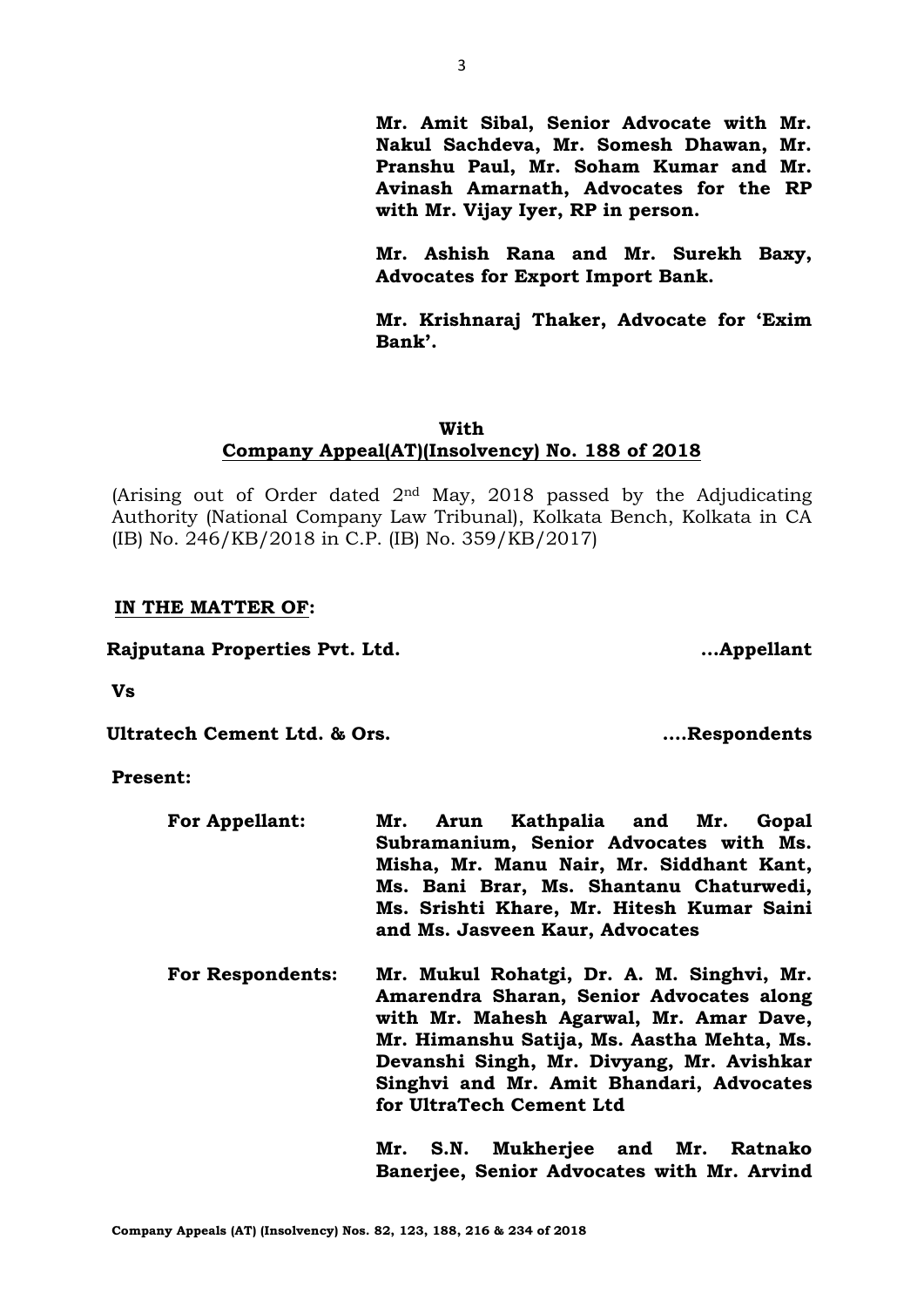**Kumar Gupta, Ms. Purti Marwaha Gupta, Mr. Kumar Kartikay, Mr. Abhinav Raghuvanshi, Mr. C.S. Chauhan and Ms. Henna George, Advocates for Binani Industries Ltd.**

**Mr. Sanjiv Sen and Mr. Tushar Mehta, Senior Advocates along with Mr. R. Sudhinder, Mr. Soorjya Ganguli, Ms. Nimita Kaul, Ms. Amita Sarkar and Mr. Sumant Batra, Advocates for Committee of Creditors.** 

**Mr. Amit Sibal, Senior Advocate with Mr. Nakul Sachdeva, Mr. Somesh Dhawan, Mr. Pranshu Paul, Mr. Soham Kumar and Mr. Avinash Amarnath, Advocates for the RP with Mr. Vijay Iyer, RP in person.**

**Mr. Arif S. Doctor, Mr. Nimay D. Dave, Mr. Dhaval Vussonji, Mr. Anirudh Wadhwa, Mr. Akash Jauhari and Ms. Divyata Badlani, Advocates for Operational Creditors.**

**Mr. Krishnaraj Thaker, Advocate for 'Exim Bank'.**

# **With Company Appeal(AT)(Insolvency) No. 216 of 2018**

(Arising out of Order dated 2nd May, 2018 passed by the Adjudicating Authority (National Company Law Tribunal), Kolkata Bench, Kolkata in CA (IB) No. 244/KB/2018 in C.P. (IB) No. 359/KB/2017)

# **IN THE MATTER OF:**

## **Binani Industries Limited …Appellant**

**Vs**

**Binani Cements Limited & Anr. ….Respondents**

**Present:**

**For Appellant: Mr. S.N. Mukherjee and Mr. Ratnako Banerjee, Senior Advocates with Mr. Arvind Kumar Gupta, Ms. Purti Marwaha Gupta,**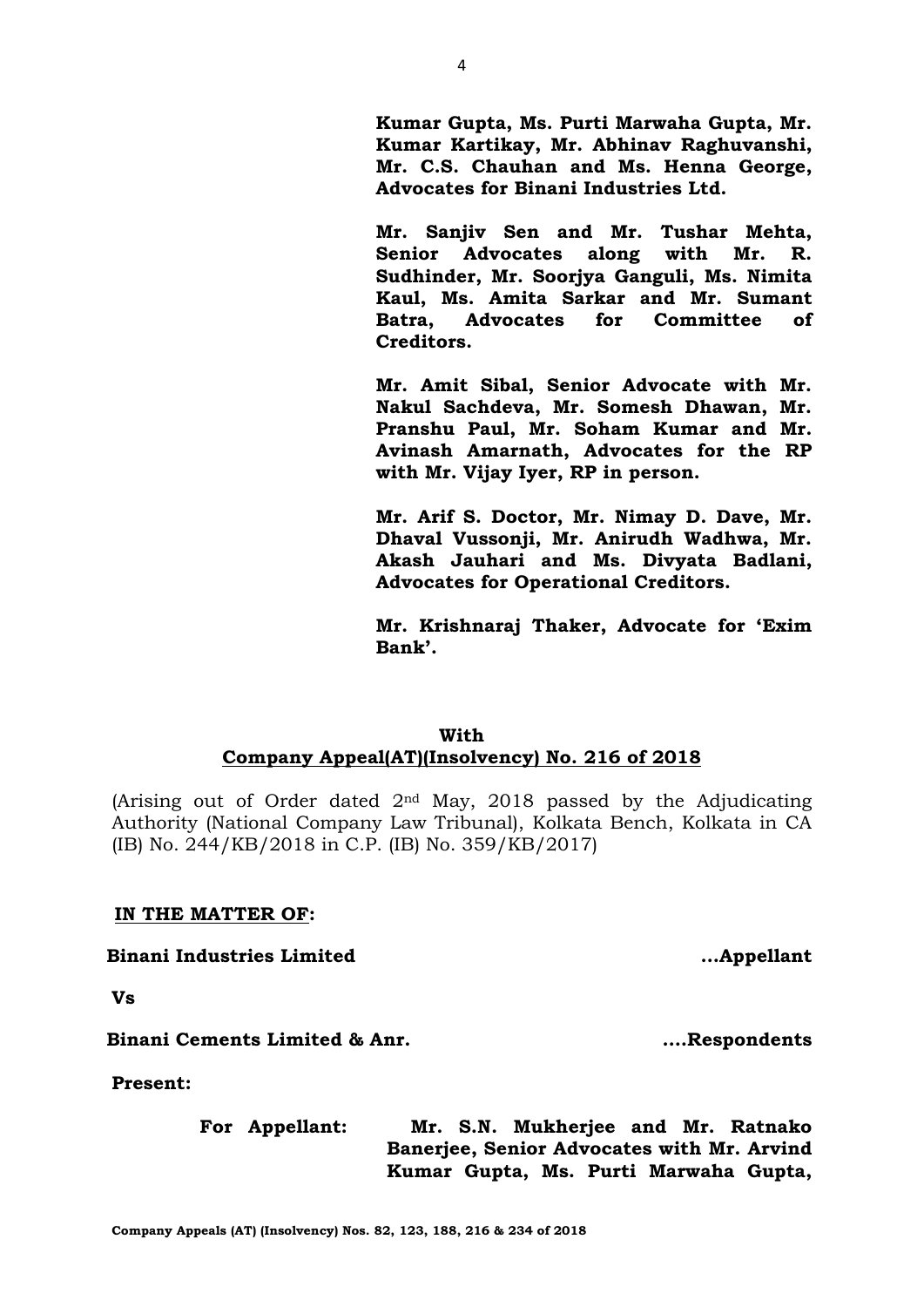**Mr. Braj Bhusandas Binani & Ors. ….Respondents**

**Mr. Kumar Kartikay, Mr. Abhinav Raghuvanshi, Mr. C.S. Chauhan and Ms. Henna George, Advocates for Binani Industries Ltd.**

**For Respondents: Mr. Arun Kathpalia and Mr. Gopal Subramanium, Senior Advocates with Ms. Misha, Mr. Manu Nair, Mr. Siddhant Kant, Ms. Bani Brar, Ms. Shantanu Chaturwedi, Ms. Srishti Khare and Ms. Jasveen Kaur, Advocates for Rajputana Properties Pvt. Ltd.**

> **Mr. Sanjiv Sen and Mr. Tushar Mehta, Senior Advocates along with Mr. R. Sudhinder, Mr. Soorjya Ganguli, Ms. Nimita Kaul, Ms. Amita Sarkar and Mr. Sumant Batra, Advocates for Committee of Creditors.**

> **Mr. Amit Sibal, Senior Advocate with Mr. Nakul Sachdeva, Mr. Somesh Dhawan, Mr. Pranshu Paul, Mr. Soham Kumar and Mr. Avinash Amarnath, Advocates for the RP with Mr. Vijay Iyer, RP in person.**

> **Mr. Ashish Rana and Mr. Surekh Baxy, Advocates for Export Import Bank.**

> **Mr. P.V. Dinesh and Mr. Rajendra Beniwal, Advocates for R-5- SBI.**

> **Mr. Krishnaraj Thaker, Advocate for 'Exim Bank'.**

# **And**

# **Company Appeal(AT)(Insolvency) No. 234 of 2018**

(Arising out of Order dated  $2<sup>nd</sup>$  May, 2018 passed by the Adjudicating Authority (National Company Law Tribunal), Kolkata Bench, Kolkata in CA (IB) No. /KB/2018 in C.P. (IB) No. 359/KB/2017)

# **IN THE MATTER OF:**

**Mr. Vijay Kumar Iyer Resolution Professional** 

**Vs**

**…Appellant**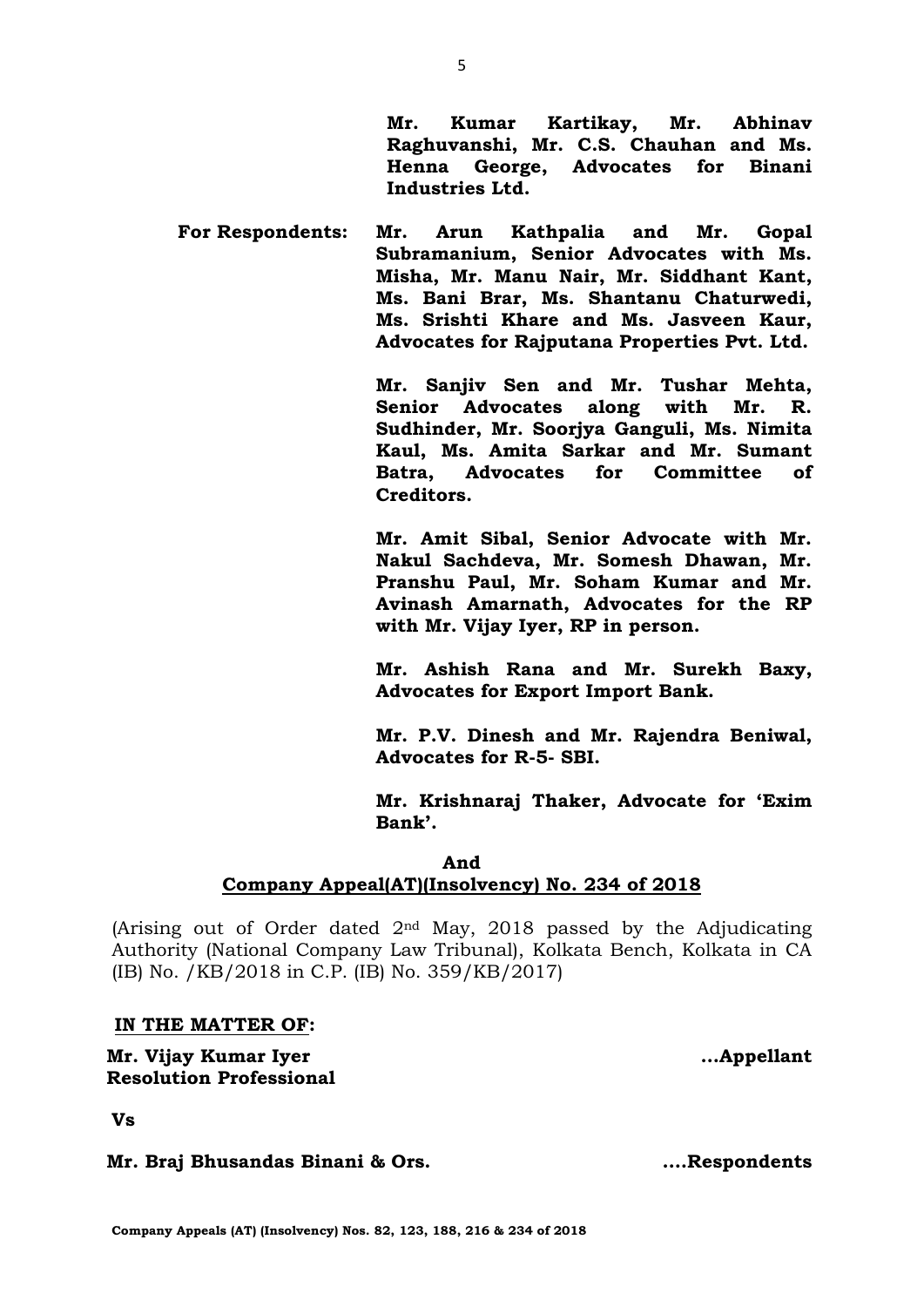- **For Appellant: Mr. Amit Sibal, Senior Advocate with Mr. Nakul Sachdeva, Mr. Somesh Dhawan, Mr. Pranshu Paul, Mr. Soham Kumar and Mr. Avinash Amarnath, Advocates for the RP with Mr. Vijay Iyer, RP in person.**
- **For Respondents: Mr. Arun Kathpalia and Mr. Gopal Subramanium, Senior Advocates with Ms. Misha, Mr. Manu Nair, Mr. Siddhant Kant, Ms. Bani Brar, Ms. Shantanu Chaturwedi, Ms. Srishti Khare and Ms. Jasveen Kaur, Advocates for 'Rajputana Properties Pvt. Ltd.'**

**Mr. Mukul Rohatgi, Dr. A. M. Singhvi, Mr. Amarendra Sharan, Senior Advocates along with Mr. Mahesh Agarwal, Mr. Amar Dave, Mr. Himanshu Satija, Ms. Aastha Mehta, Ms. Devanshi Singh, Mr. Divyang, Mr. Avishkar Singhvi and Mr. Amit Bhandari, Advocates for UltraTech Cement Ltd.**

**Mr. Sanjiv Sen and Mr. Tushar Mehta, Senior Advocates along with Mr. R. Sudhinder, Mr. Soorjya Ganguli, Ms. Nimita Kaul, Ms. Amita Sarkar and Mr. Sumant Batra, Advocates for 'Committee of Creditors'.** 

**Mr. Arif S. Doctor, Mr. Nimay D. Dave, Mr. Dhaval Vussonji, Mr. Anirudh Wadhwa, Mr. Akash Jauhari and Ms. Divyata Badlani, Advocates for 'Operational Creditors'.**

**Mr. P.V. Dinesh and Mr. Mohit Bhardwaj, Advocates for Respondent No. 5 - SBI, Hongkong.**

## **J U D G M E N T**

## **SUDHANSU JYOTI MUKHOPADHAYA, J.**

As all these appeals arise out of the order(s) passed by the Adjudicating Authority (National Company Law Tribunal), Kolkata Bench,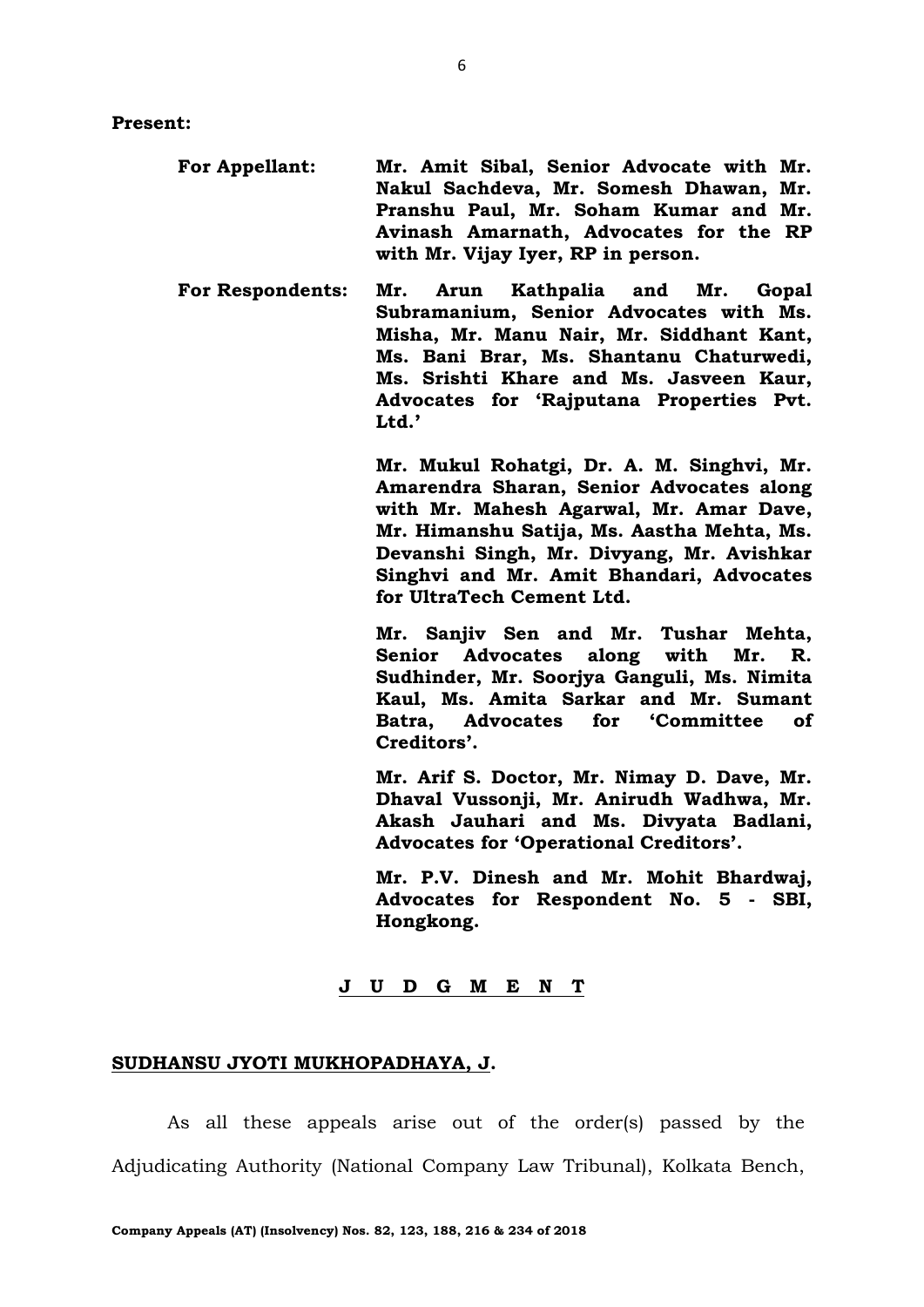Kolkata, in 'Corporate Insolvency Resolution Process' initiated against 'Binani Cement Limited'- ('Corporate Debtor'), they were heard together and are disposed of by this common judgment.

2. In the 'Corporate Insolvency Resolution Process' against 'Binani Cement Limited'- ('Corporate Debtor'), at the stage of 'Resolution Process' different prayers and objections were made/raised by the Appellants and others, which were taken up together by the Adjudicating Authority, and disposed of by different order(s) as detailed below.

3. The 'Binani Cement Limited', a flagship subsidiary of the Appellant- 'Binani Industries Limited' representing the 'Braj Binani Group', has preferred Company Appeal (AT) (Insolvency) No. 82 of 2018 against the order dated 28th February, 2018 passed by the Adjudicating Authority (National Company Law Tribunal), Kolkata Bench, Kolkata, whereby CA(IB)No. 175/KB/2018 has been referred back to the 'Resolution Professional' to consider in accordance with the rules and regulations of the 'I&B Code'.

4. The grievance of the Appellant is that the Adjudicating Authority should have passed positive direction and should have allowed the Appellant- 'Binani Industries Limited' to interact with and/or meet the bidders/ 'Resolution Applicants', 'Financial Creditors' and other stakeholders of the 'Corporate Debtor' from time to time.

5. 'Binani Industries Limited' has also preferred another Company Appeal (AT) (Insolvency) No. 216 of 2018 against common order dated 2nd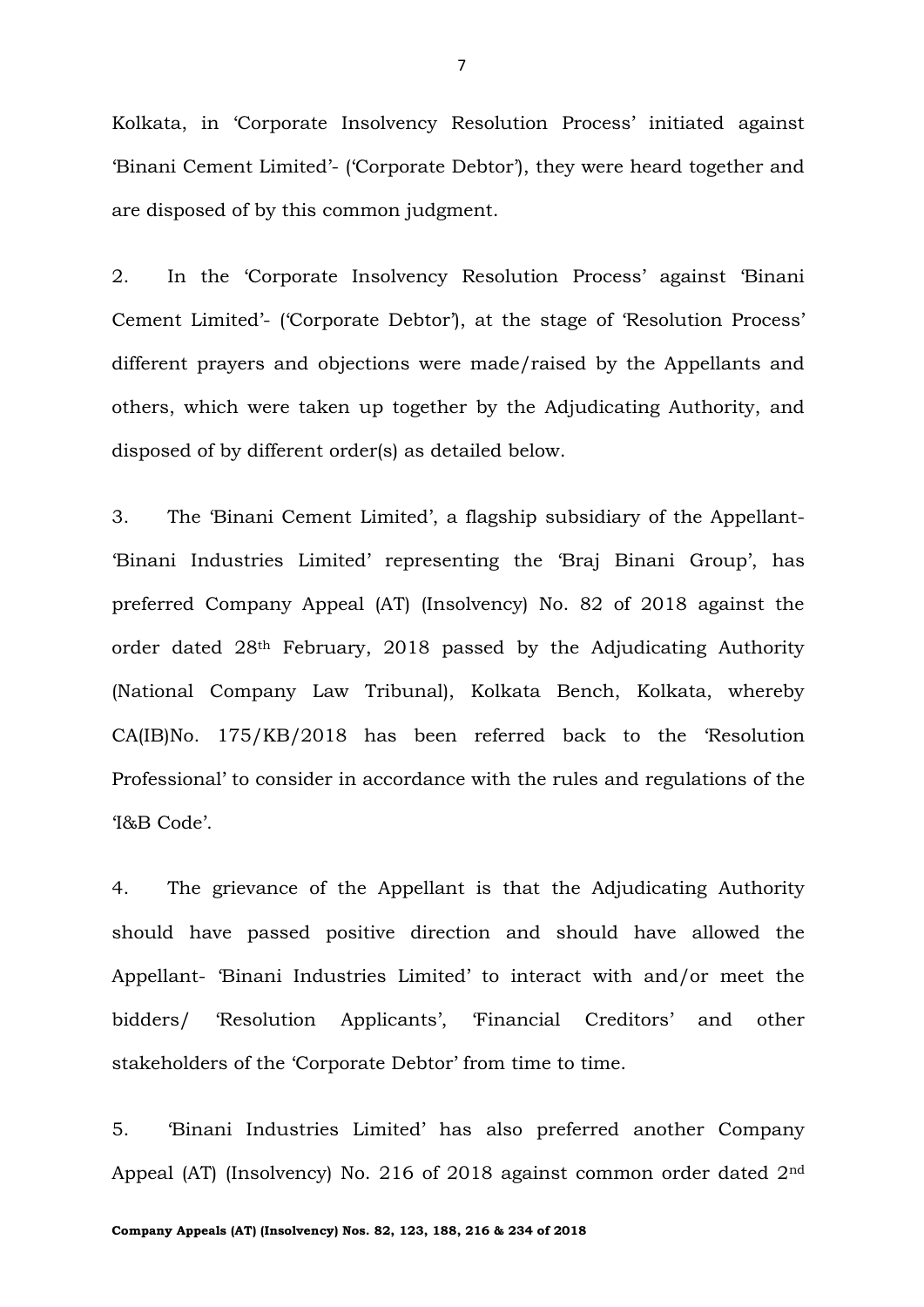May, 2018, whereby the Adjudicating Authority refused to accept the proposal of 'Binani Industries Limited' for repayment of the dues of the 'Financial Creditors' and close the 'Corporate Insolvency Resolution Process', in absence of any jurisdiction.

6. 'Rajputana Properties Private Limited' has preferred Company Appeal (AT) (Insolvency) No. 123 of 2018 against the order dated  $27<sup>th</sup>$  March, 2018 passed by the Adjudicating Authority, whereby liberty was granted to the 'Committee of Creditors' to consider the settlement plan proposed by the 'Binani Industries Limited'.

7. Another Company Appeal (AT) (Insolvency) No. 188 of 2018 has been preferred by 'Rajputana Properties Private Limited' against the order dated 2nd May, 2018, whereby the CA (IB) No. 246/KB/2018 filed by the 'Resolution Applicant' for approval of the plan of the 'Rajputana Properties Private Limited' has not been accepted for the reasons mentioned in the said order.

8. Mr. Vijay Kumar Iyer, who is the 'Resolution Professional' has preferred Company Appeal (AT) (Insolvency) No. 234 of 2018 against the order dated 2nd May, 2018 in so far it relates to adverse observations made by the Adjudicating Authority against the said 'Resolution Professional'.

9. In the aforesaid background, all the appeals were heard together for disposal.

8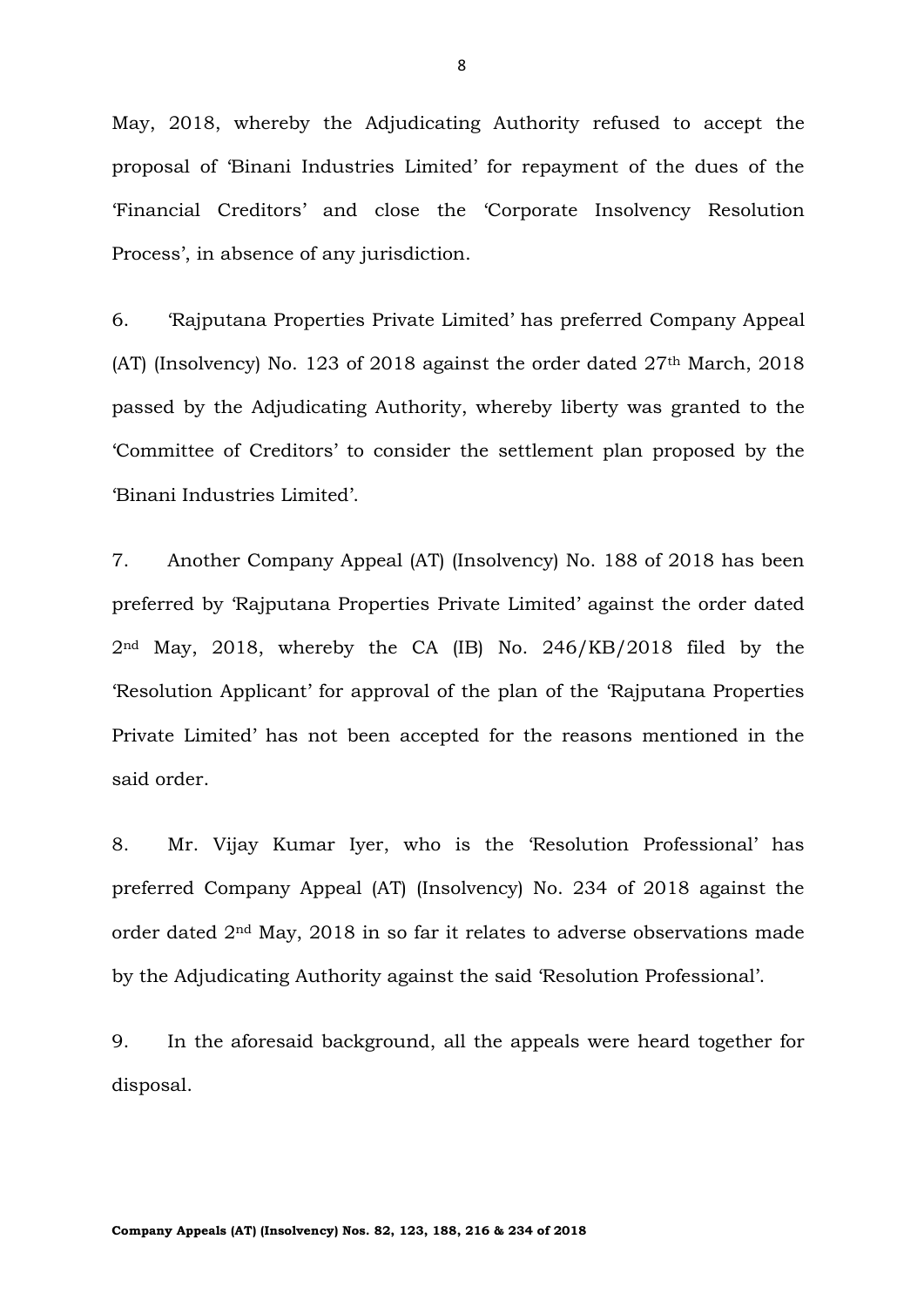10. For deciding the issue, it is necessary to discuss all the relevant facts, as detailed below.

11. Mr. Vijay Kumar Iyer- 'Resolution Professional' filed an application under Sections 30 and 31 of the Insolvency and Bankruptcy Code, 2016 ('I&B Code' for short) read with Regulation 39 of the 'Insolvency and Bankruptcy Board of India (Insolvency Resolution Process for Corporate persons) Regulations, 2016' for approval of the 'Resolution Plan' for 'Binani Cement Limited'. It was informed that the application is within time and the 'Committee of Creditors' by majority vote approved the 'Resolution Plan' submitted by 'Rajputana Properties Private Limited'.

12. As noticed, number of objections were filed by the Respondents including, 'Binani Industries Limited', a group company of 'Binani Cement Limited'- ('Corporate Debtor'), 'Ultratech Cement Limited' and others.

13. The Adjudicating Authority noticed that the 'Committee of Creditors' after extensive negotiation and consultation with the 'Rajputana Properties Private Limited' voted in the meeting held on 14th March, 2018 with 99.43% and approved the plan submitted by the 'Rajputana Properties Private Limited'. However, 10.53% of the 'Committee of Creditors' who were forced to vote in favour of the 'Resolution Plan' recorded a protest note(s) alleging that they had not been dealt with equitably when compared with other 'Financial Creditors' who were corporate guarantee beneficiaries of the 'Corporate Debtor'.

9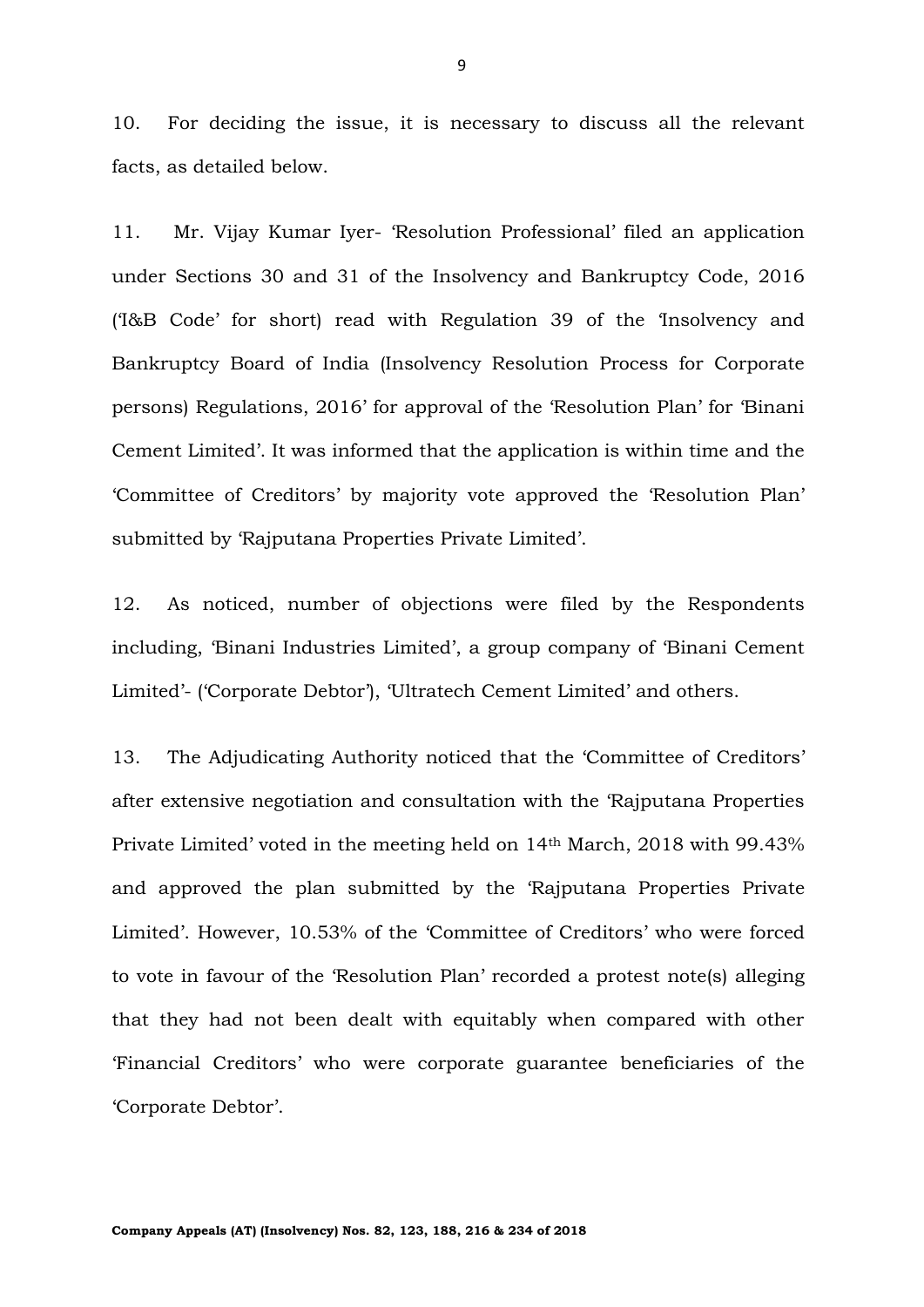14. The Adjudicating Authority also noticed that the 'Resolution Plan' submitted by the 'Ultratech Cement Limited', including revised offer submitted on 8<sup>th</sup> March, 2018 was not properly considered by the 'Committee of Creditors' for wrong reasons.

15. The Adjudicating Authority held that the 'Resolution Plan' submitted by 'Rajputana Properties Private Limited' was discriminatory and contrary to the scheme of the 'I&B Code'. Thereby, while rejecting the 'Resolution Plan' submitted by 'Rajputana Properties Private Limited' as discriminatory, directed the 'Committee of Creditors' to consider the other 'Resolution Plans', including the 'Resolution Plans' submitted by 'Ultratech Cement Limited'.

16. Mr. Arun Kathpalia, learned Senior Counsel appearing on behalf of 'Rajputana Properties Private Limited' while assailed the decision of the Adjudicating Authority relating to rejection of the 'Resolution Plan' as was approved by the 'Committee of Creditors', Mr. Gopal Subramanium, learned Senior Counsel appearing on behalf of 'Rajputana Properties Private Limited' challenged the part of the order whereby the 'Resolution Plan' of 'Ultratech Cement Limited' was ordered to be considered. The 'Binani Industries Limited' has also challenged the 'Resolution Plan' on other grounds.

17. To decide the issue, it will be desirable to notice the object of the 'I&B Code', object of 'Resolution' and what is expected from the 'Committee of Creditors', as summarized below: -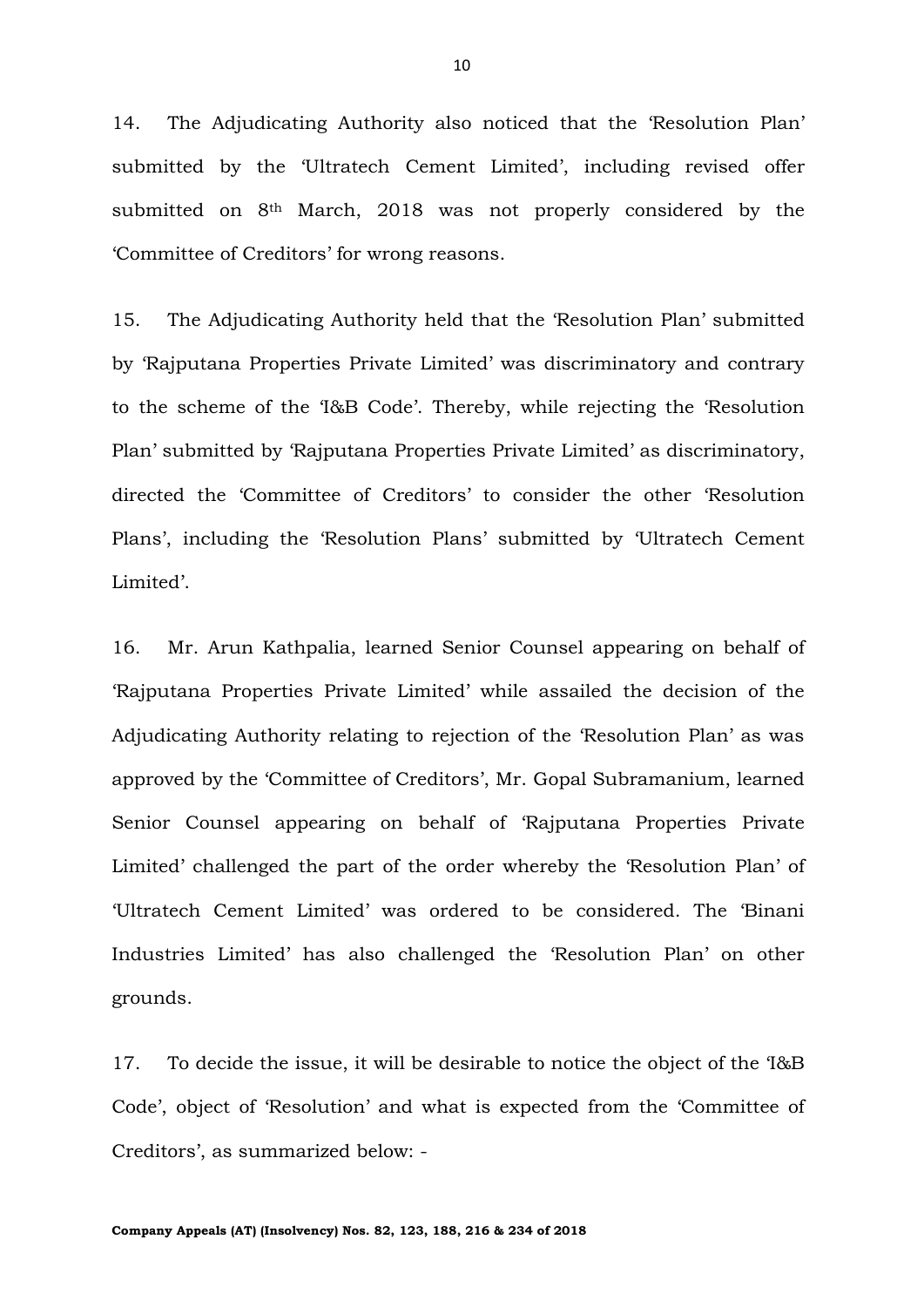# **1. The objective of the 'I&B Code'**

As evident from the long title of the 'I&B Code', it is for reorganisation and insolvency resolution of corporate persons, partnership firms and individuals in a time bound manner for maximisation of value of assets of such persons to promote entrepreneurship, availability of credit, and balance the interests of all stakeholders. The recent Ordinance explicitly aims to promote resolution over liquidation.

**2.** The objective of the 'I&B Code' is **Resolution**.

The Purpose of Resolution is for **maximisation of value of assets of the 'Corporate Debtor'** and thereby for all creditors. It is not maximisation of value for a 'stakeholder' or 'a set of stakeholders' such as Creditors and **to promote entrepreneurship, availability of credit and balance the interests.** The first order objective is "resolution". The second order objective is "maximisation of value of assets of the 'Corporate Debtor'' and the third order objective is "promoting entrepreneurship, availability of credit and balancing the interests". This order of objective is sacrosanct.

In the matter of *"Arcelor Mittal India Pvt. Ltd. v. Satish Kumar Gupta and Ors."*, the Hon'ble Supreme Court observed that *"the 'Corporate Debtor' consists of several employees and workmen whose daily bread is dependent on the outcome of the CIRP. If there is a resolution applicant who can continue to run the* 

11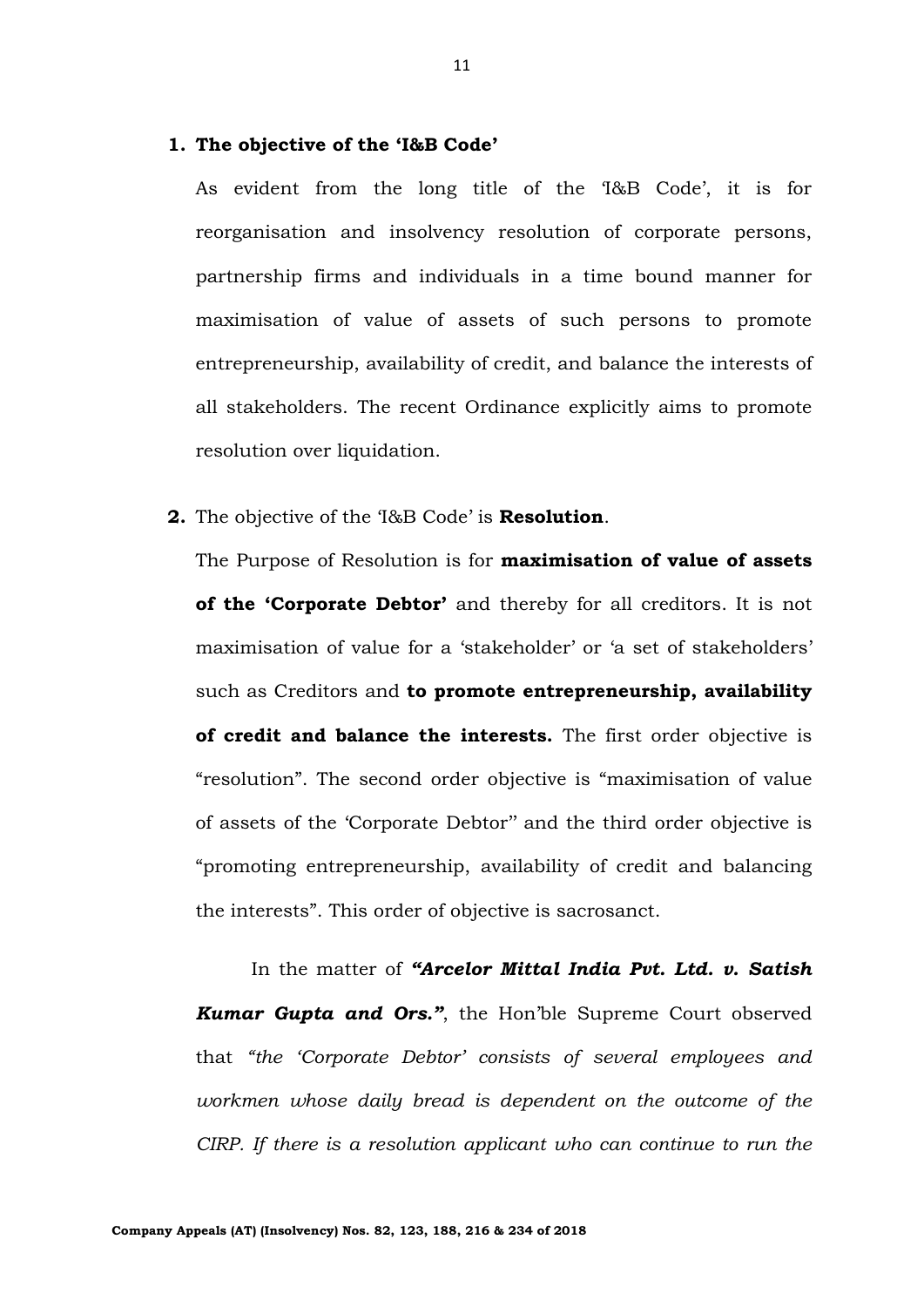# **3. 'Financial Creditors' as members of the 'Committee of Creditors' and their Role.**

a. The Bankruptcy Law Reforms Committee (BLRC), which conceptualised the 'I&B Code', reasoned as under:

i. Under Para 5.3.1, sub-para 4, the BLRC provided rationale for 'Financial Creditors' as under:

"4. Creation of the creditors committee

*The Committee deliberated on who should be on the creditors committee, given the power of the creditors committee to ultimately keep the entity as a going concern or liquidate it. The Committee reasoned that members of the creditors committee have to be creditors both with the capability to assess viability, as well as to be willing to modify terms of existing liabilities in negotiations. Typically, 'Operational Creditors' are neither able to decide on matters regarding the insolvency of the entity, nor willing to take the risk of postponing payments for better future prospects for the entity. The Committee concluded that for the process to be* 

…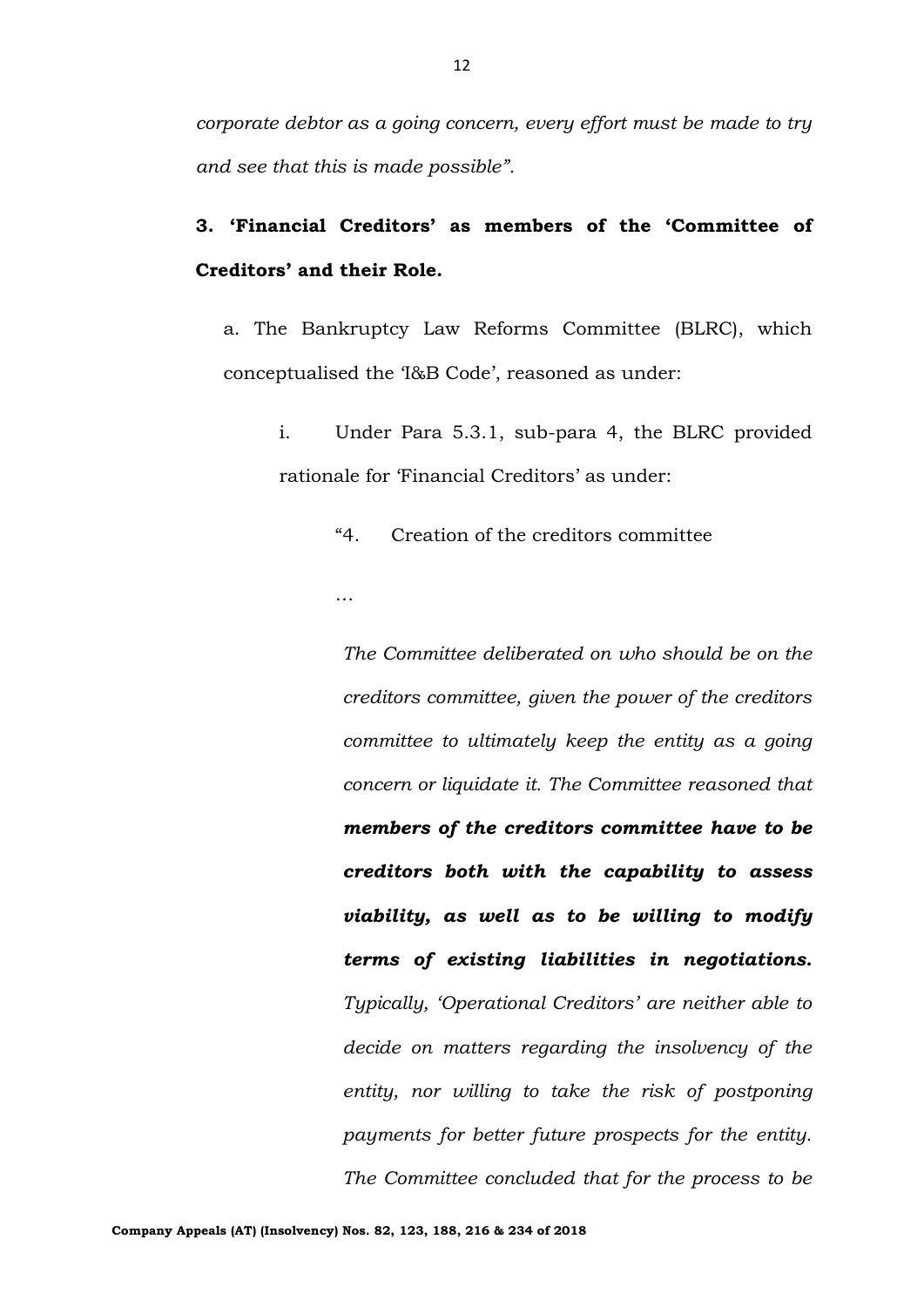*rapid and efficient, the 'I&B Code' will provide that the creditors committee should be restricted to only the 'Financial Creditors'.*

ii. In Para 3.4.2 dealing with 'Principles driving design', the principle IV reads as under:

> *"IV. The 'I&B Code' will ensure a collective process.*

> *9. The law must ensure that all key stakeholders will participate to collectively assess viability. The law must ensure that all creditors who have the capability and the willingness to restructure their liabilities must be part of the negotiation process. The liabilities of all creditors who are not part of the negotiation process must also be met in any negotiated solution."*

b. **The 'I&B Code' aims at promoting availability of credit.**  Credit comes from the 'Financial Creditors' and the 'Operational Creditors'. Either creditor is not enough for business. Both kinds of credits need to be on a level playing field. 'Operational Creditors' need to provide goods and services. *If they are not treated well or discriminated, they will not provide goods and services on credit. The objective of promoting availability of credit will be defeated.*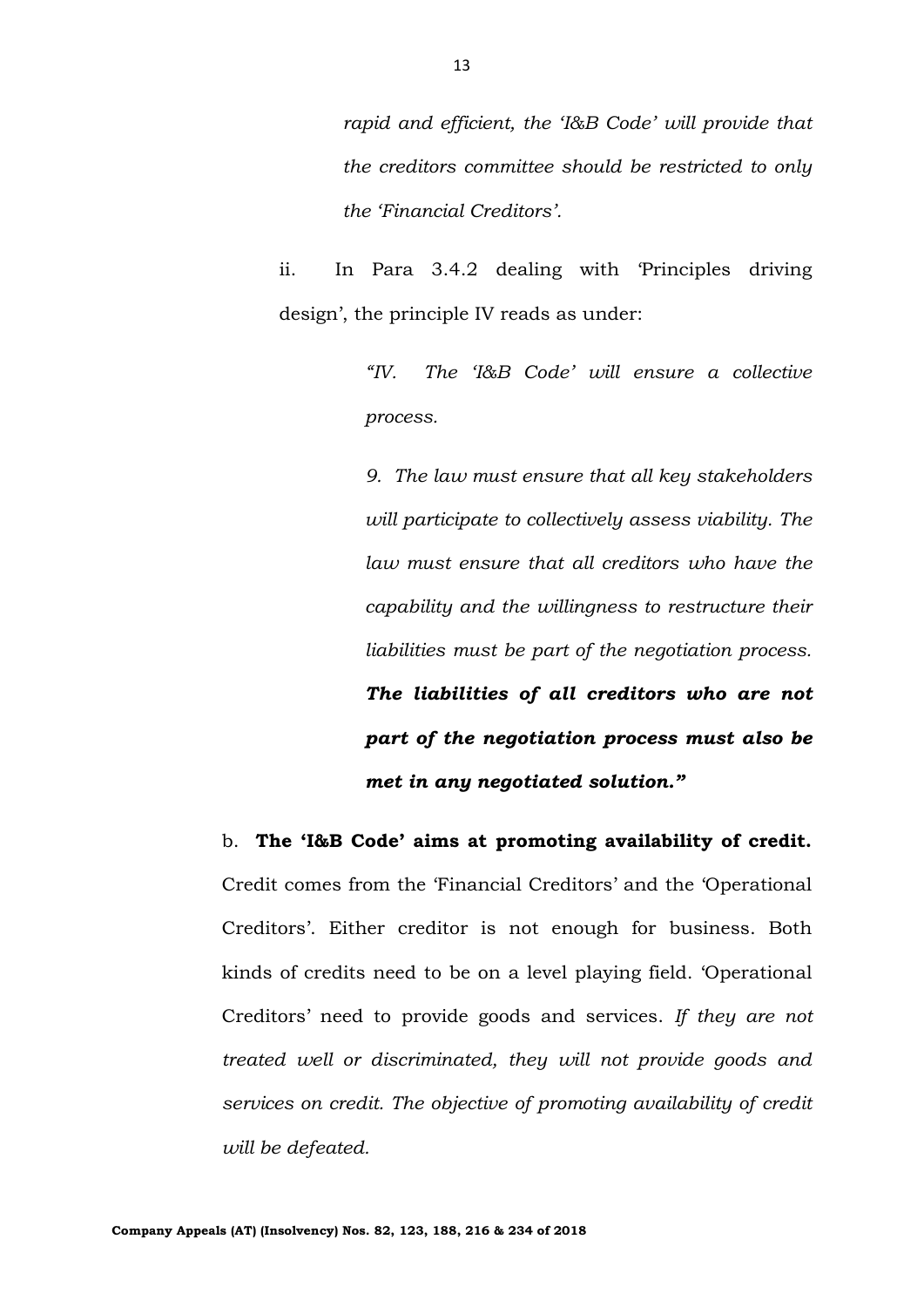c. The 'I&B Code' is for reorganisation and insolvency resolution of corporate persons, ….for **maximisation of value of assets of such persons to…. balance interests of all stakeholders.** It is possible to balance interests of all stakeholders if the resolution maximises the value of assets of the 'Corporate Debtor'. One cannot balance interest of all stakeholders, if resolution maximises the value for a or a set of stakeholder such as 'Financial Creditors'. One or a set of stakeholders cannot benefit unduly stakeholder at the cost of another.

d. The 'I&B Code' prohibits any action to foreclose, recover or enforce any security interest during resolution period and thereby prevents a creditor from maximising his interests.

e. It follows from the above:

- i. **The liabilities of all creditors who are not part of 'Committee of Creditors' must also be met in the resolution.**
- ii. The 'Financial Creditors can modify the terms of existing liabilities, while other creditors cannot take risk of postponing payment for better future prospectus. That is, 'Financial Creditors' can take haircut and can take their dues in future, while 'Operational Creditors' need to be paid immediately.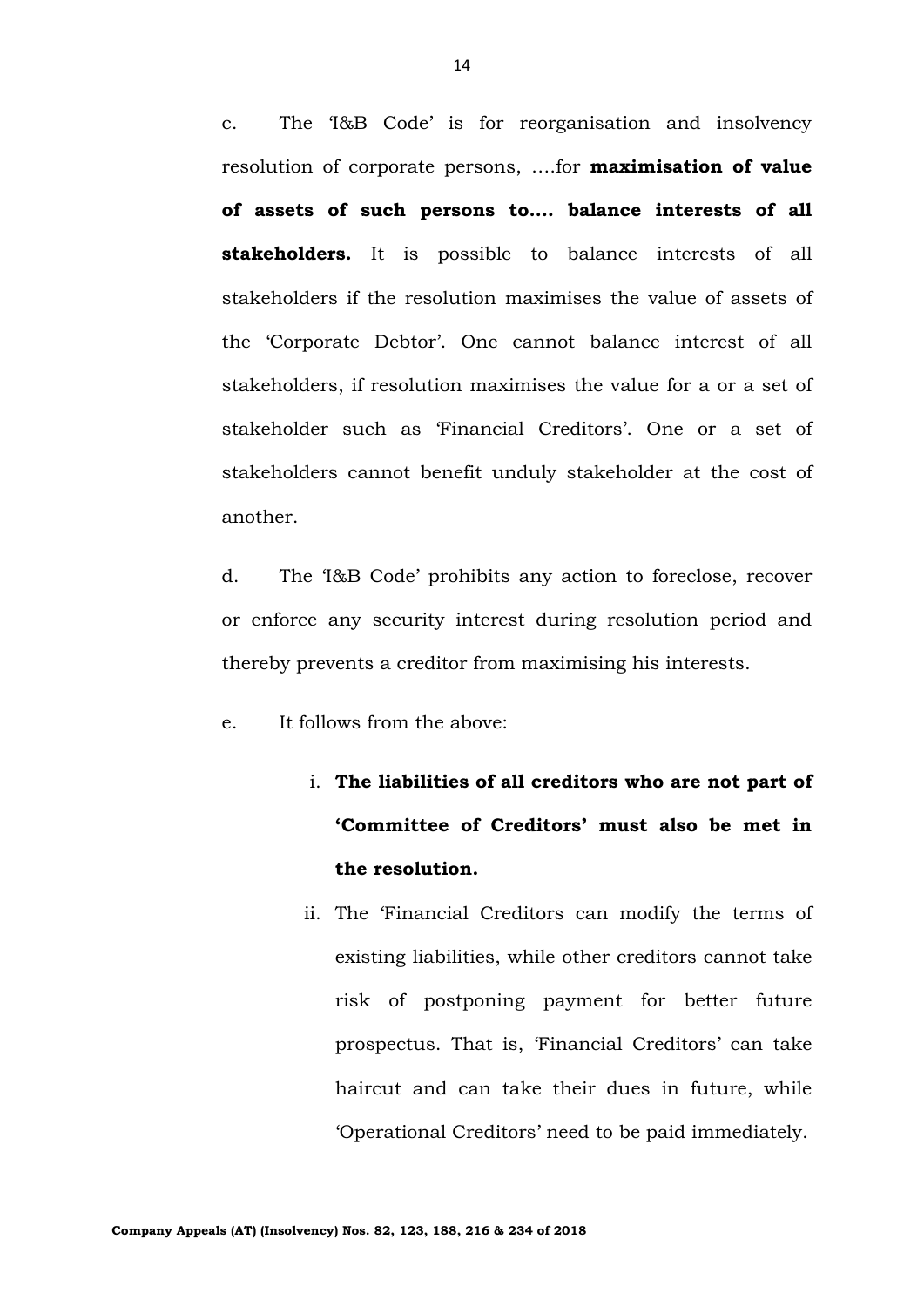- iii. A creditor cannot maximise his own interests in view of moratorium.'
- *iv. If one type of credit is given preferential treatment, the other type of credit will disappear from market. This will be against the objective of promoting availability of credit.*
- v. The 'I&B Code' aims to balance the interests of all stakeholders and does not maximise value for 'Financial Creditors'.
- vi. Therefore, the dues of creditors of 'Operational Creditors' must get at least similar treatment as compared to the due of 'Financial Creditors'.

# **3. 'Resolution Plan'**

The 'I&B Code' defines 'Resolution Plan' as a plan for insolvency resolution of the 'Corporate Debtor' as a going concern. It does not spell out the shape, colour and texture of 'Resolution Plan', which is left to imagination of stakeholders. Read with long title of the 'I&B Code', functionally, the 'Resolution Plan' must resolve insolvency (rescue a failing, but viable business); should maximise the value of assets of the 'Corporate Debtor', and should promote entrepreneurship, availability of credit, and balance the interests of all the stakeholders.

**It is not a sale.** No one is selling or buying the 'Corporate Debtor' through a 'Resolution Plan'. It is resolution of the 'Corporate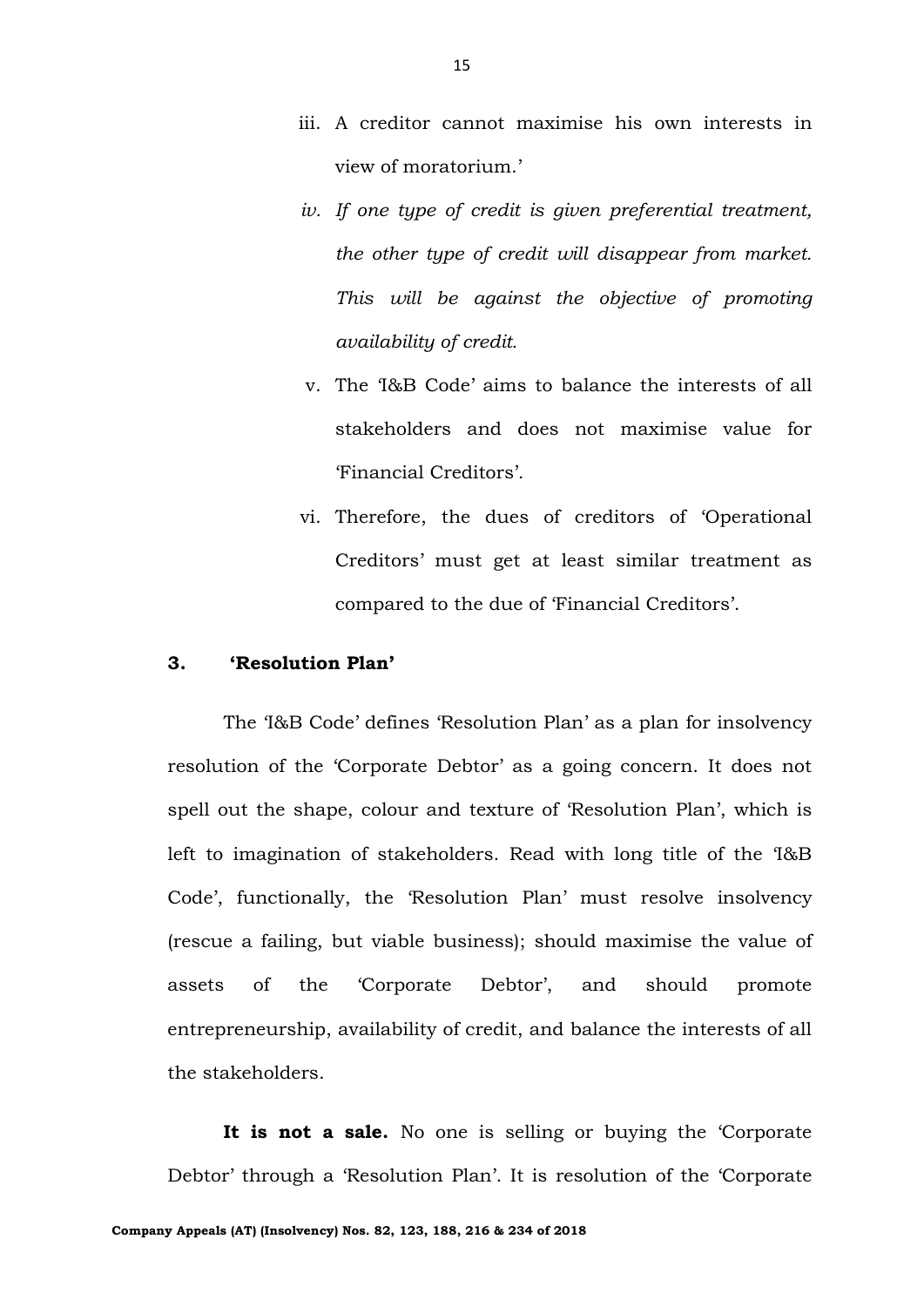Debtor' as a going concern. One does not need a 'Resolution Plan' for selling the 'Corporate Debtor'. If it were a sale, one can put it on a trading platform. Whosoever pays the highest price would get it. There is no need for voting or application of mind for approving a 'Resolution Plan', as it will be sold at the highest price. One would not need 'Corporate Insolvency Resolution Process', 'Interim Resolution Professional', 'Resolution Professional', interim finance, calm period, essential services, Committee of Creditors or 'Resolution Applicant' and detailed, regulated process for the purpose of sale. It is possible that under a 'Resolution Plan', certain rights in the 'Corporate Debtor', or assets and liabilities of the 'Corporate Debtor' are exchanged, but that is incidental.

It is not an auction. Depending on the facts and circumstances of the 'Corporate Debtor', 'Resolution Applicant' may propose a 'Resolution Plan' that entails change of management, technology, product portfolio or marketing strategy; acquisition or disposal of assets, undertaking or business; modification of capital structure or leverage; infusion of additional resources in cash or kind over time; etc. Each plan has a different likelihood of turnaround depending on credibility and track record of 'Resolution Applicant' and feasibility and viability of a 'Resolution Plan' are not amenable to bidding or auction. It requires application of mind by the 'Financial Creditors' who understand the business well.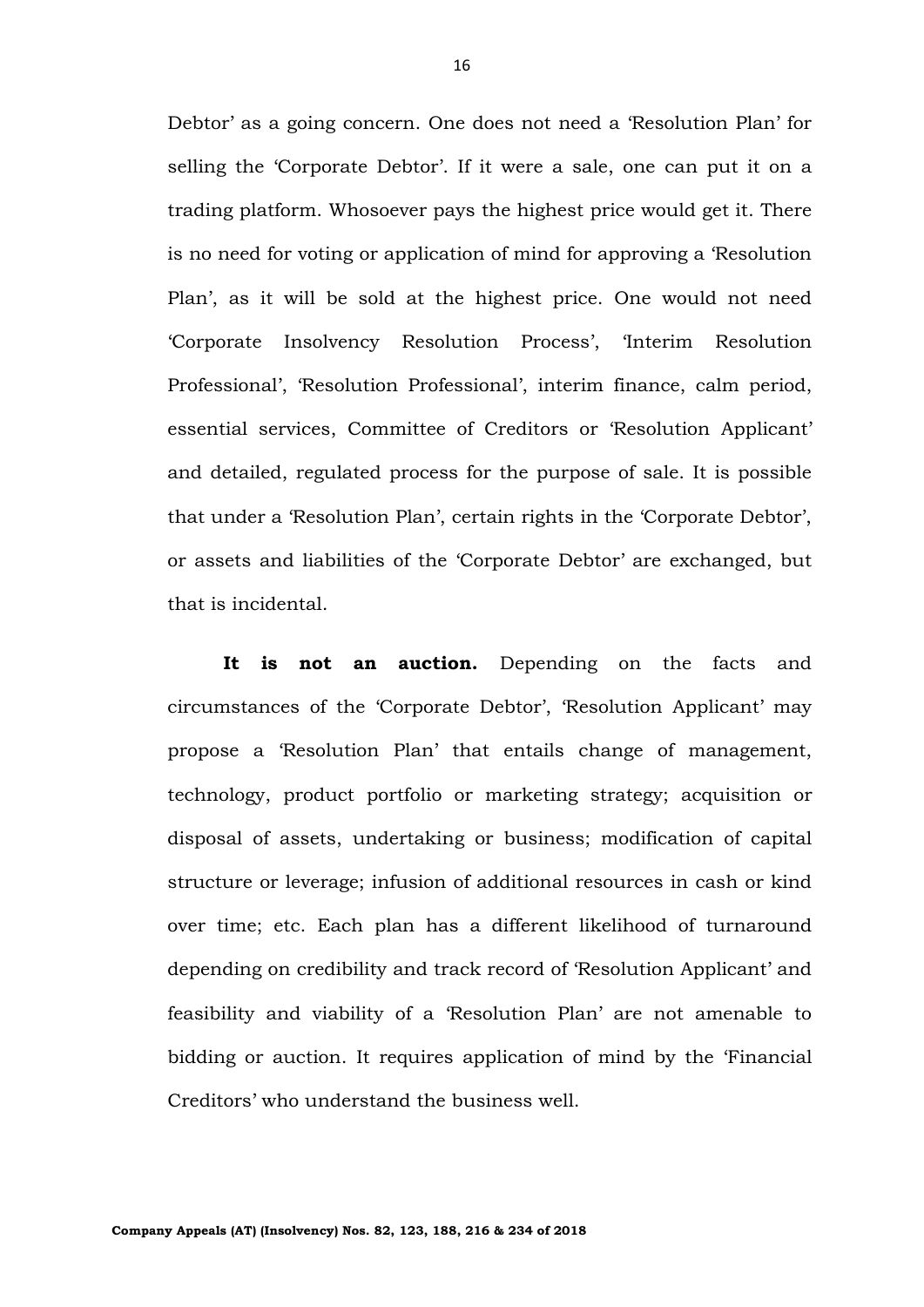**It is not recovery:** Recovery is an individual effort by a creditor to recover its dues through a process that has debtor and creditor on opposite sides. When creditors recover their dues – one after another or simultaneously- from the available assets of the firm, nothing may be left in due course. Thus, while recovery bleeds the 'Corporate Debtor' to death, resolution endeavors to keep the 'Corporate Debtor' alive. In fact, the 'I&B Code' prohibits and discourages recovery in several ways.

**It is not liquidation:** Liquidation brings the life of a corporate to an end. It destroys organisational capital and renders resources idle till reallocation to alternate uses. Further, it is inequitable as it considers the claims of a set of stakeholders only if there is any surplus after satisfying the claims of a prior set of stakeholders fully. The 'I&B Code', therefore, does not allow liquidation of a 'Corporate Debtor' directly. It allows liquidation only on failure of 'Corporate Insolvency Resolution Process'. It rather facilitates and encourages resolution in several ways.

## **'Resolution Plan' submitted by** '**Rajputana Properties Private Limited'**

18. To decide the question whether the 'Resolution Plan' submitted by 'Rajputana Properties Private Limited' is discriminatory and against the provisions of the 'I&B Code', it is desirable to notice the financial terms of the 'Resolution Plan' of the 'Rajputana Properties Private Limited' gist of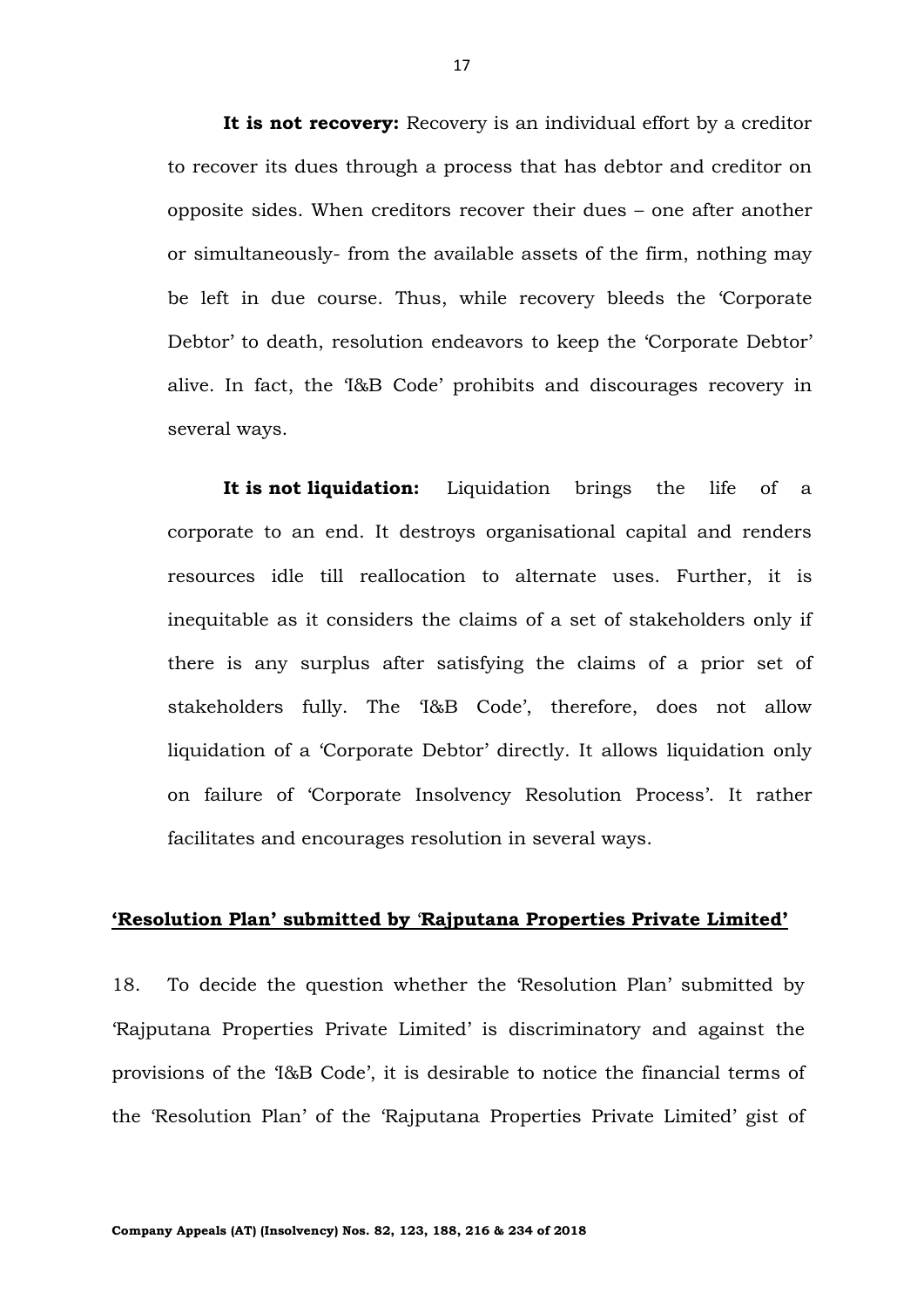which has been produced by Mr. Arun Kathpalia, learned Senior Counsel and is as follows:

| s.<br>NO.                                         | <b>PARTICULARS</b>                                           | <b>VOTING</b><br><b>SHARE</b> | <b>VERIFIED</b><br><b>CLAIM</b><br>(IN Rs. | <b>PROPOSED</b><br><b>PAYMENT</b><br>(IN RS. | <b>PERCENTAGE</b> |
|---------------------------------------------------|--------------------------------------------------------------|-------------------------------|--------------------------------------------|----------------------------------------------|-------------------|
| 1.                                                | <b>Insolvency Resolution</b>                                 | N.A.                          | Crores)<br>114.08                          | <b>CRORES</b> )<br>114.08                    | 100%              |
|                                                   | Process Costs                                                |                               |                                            |                                              |                   |
| 2.                                                | Workmen Wages                                                | N.A.                          | 18                                         | 18                                           | 100%              |
|                                                   | FINANCIAL CREDITORS WITH DIRECT EXPOSURE TO CORPORATE DEBTOR |                               |                                            |                                              |                   |
| 3.                                                | Edelweiss Asset<br>Reconstruction<br>Company                 | 42.9%                         | 2775.82                                    | 2775.82                                      | 100%              |
| 4.                                                | <b>IDBI</b> Bank Limited                                     | 5.2%                          | 335.85                                     | 335.85                                       | 100%              |
| 5.                                                | Bank of Baroda                                               | 6.6%                          | 427.69                                     | 427.69                                       | 100%              |
| 6.                                                | Canara Bank                                                  | 5.7%                          | 370.34                                     | 370.34                                       | 100%              |
| 7.                                                | Bank of India                                                | 1.5%                          | 94.66                                      | 94.66                                        | 100%              |
| 8.                                                | State Bank of India                                          | 0.6%                          | 36.89                                      | 36.89                                        | 100%              |
|                                                   | FINANCIAL CREDITORS TO WHOM CORPORATE DEBTOR WAS A GUARANTOR |                               |                                            |                                              |                   |
| 9.                                                | <b>IDBI</b> Bank Limited<br>(Dubai Branch)                   | 24.2%                         | 1567                                       | 1567                                         | 100%              |
| 10.                                               | Export-Import Bank<br>of India                               | 9.6%                          | 620                                        | 450                                          | 72.59%            |
| 11.                                               | State Bank of India<br>(Hong Kong)                           | 0.6%                          | 37                                         | 3.7                                          | 10%               |
| $\overline{12}$ .                                 | Bank of Baroda<br>(London)                                   | 2.7%                          | $\overline{172}$                           | $\overline{172}$                             | 100%              |
| 13.                                               | State Bank of India<br>(Bahrain)                             | 0.4%                          | 25                                         | 25                                           | 100%              |
| 14.                                               | Syndicate Bank                                               | 0.1%                          | $\overline{7}$                             | $\overline{7}$                               | 100%              |
| <b>OPERATIONAL CREDITORS (OTHER THAN WORKMEN)</b> |                                                              |                               |                                            |                                              |                   |
| 15.                                               | <b>Unrelated Parties</b>                                     | N.A.                          | 443.23                                     | 151                                          | 35%               |
| 16.                                               | <b>Related Parties</b>                                       | N.A.                          | 60.14                                      | NIL                                          | N.A.              |
| 17.                                               | <b>Statutory Liabilities</b>                                 | N.A.                          | 177.50                                     | 33.10                                        | 19.3%             |
| 18.                                               | Equity/Working<br>Capital Infusion                           | N.A.                          | N.A                                        | 350                                          | N.A.              |
|                                                   | <b>TOTAL</b>                                                 |                               | 7289.05                                    | 6932.46                                      |                   |

"**FINANCIAL TERMS OF RESOLUTION PLAN OF RPPL**

19. From the gist aforesaid, it will be evident that the 'Financial Creditors' such as, 'Edelweiss Asset Reconstruction Company Limited', 'IDBI Bank Limited', 'Bank of Baroda', 'Canara Bank', 'Bank of India' and 'State Bank of India' has been provided with 100% of their verified claim, the 'Resolution Applicant' ('Rajputana Properties Private Limited') has given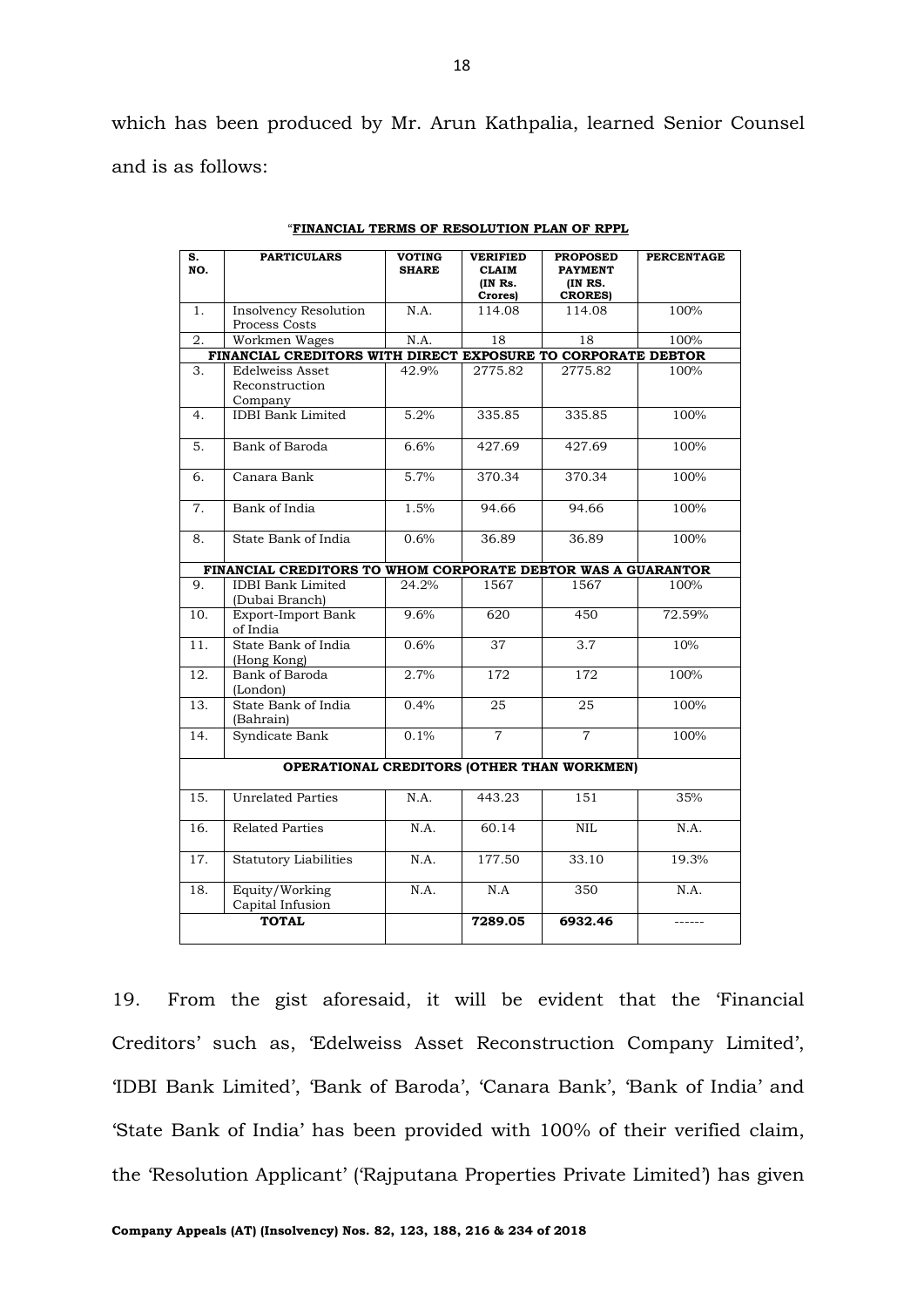lesser percentage to Export-Import Bank of India (72.59%) and State Bank of India-Hong Kong (10%). Discrimination has been made on the ground that some of the 'Financial Creditors' are direct exposure to the 'Corporate Debtor' or some of the 'Financial Creditors' to whom the 'Corporate Debtor' was guarantor. Even the guarantors who are treated to be the 'Financial Creditors', such as 'IDBI Bank Limited (Dubai Branch)', 'Bank of Baroda (London)', 'State Bank of India (Bahrain)', 'Syndicate Bank' have been provided with 100% proposed payment of their verified claim but the 'Export-Import Bank of India' and the 'State Bank of India (Hong Kong)' who are similarly situated have been discriminated.

20. Learned Senior Counsel appearing on behalf of the 'Rajputana Properties Private Limited' submitted that the 'Exim Bank' has been allotted 72.59% as the principal borrower is 'Binani Industries Limited' which itself is a non-performing asset and facing proceedings under the 'I&B Code'.

With regard to claim of 'State Bank of India (Hong Kong)', it was submitted that it could not be paid in full as 'Rajputana Properties Private Limited' was never granted the opportunity to undertake diligence of the underlying plans in China despite repeated requests. Therefore, no opportunity to appropriately analyse the commercial viability.

21. Though the aforesaid explanation seems to be attractive but such ground cannot be taken to discriminate between two same sets of the Creditors namely the 'Financial Creditors' who are similarly situated as guarantors.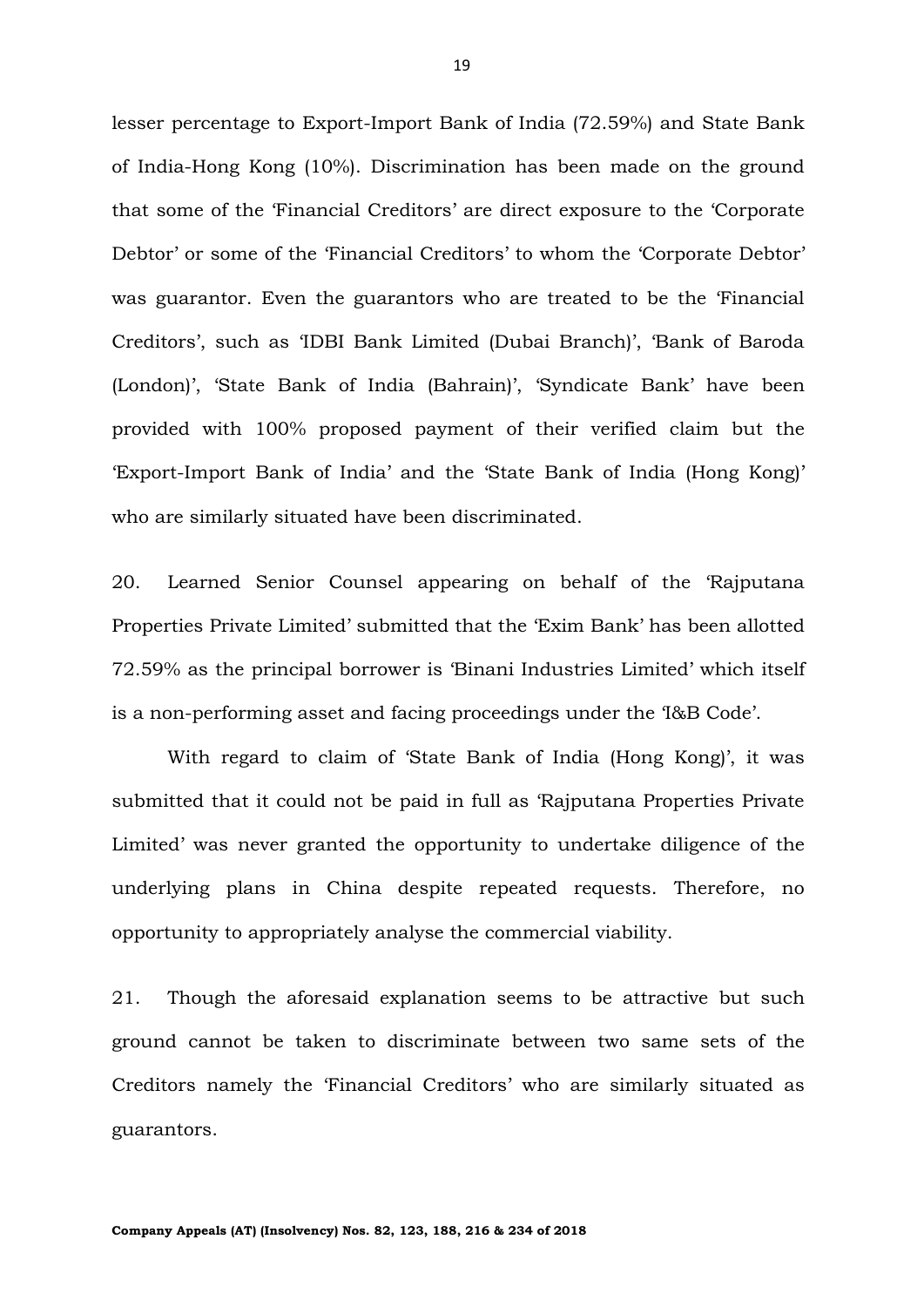22. In so far as the 'Operational Creditors' (other than workmen) are concerned, it will be seen that 'unrelated parties' have been provided with 35% of their verified claim which is about Rs. 90 crores. However, 'related parties' have not been provided with any amount. The breakup of payments to the 'Operational Creditors' has been shown as follows:

- *"(a)Trade creditors with o/s of less than Rs. 1 Crore are being paid 100% of their verified claims and form 98.5% of the total trade creditors (i.e. approximately 2937 out of a total of 2988 creditors)*
- *(b) Trade creditors with o/s of Rs. 1-5 Crores are being paid 40% or Rs. 1 Crore, whichever is higher (i.e. approximately 24 'Operational Creditors')*
- *(c) Trade creditors with o/s of Rs. 5-10 Crores are being paid 25% or Rs. 2 Crores, whichever is higher (i.e. approximately 5 'Operational Creditors')*
- *(d) Trade creditors with o/s of higher than Rs. 10 Crores are being paid 5% or Rs. 2.5 Crores, whichever is higher (i.e. approximately 10 'Operational Creditors')"*

23. However, the 'I&B Code' or the Regulations framed by the Insolvency and Bankruptcy Board of India do not prescribe differential treatment between the similarly situated 'Operational Creditors' or the 'Financial Creditors' on one or other grounds.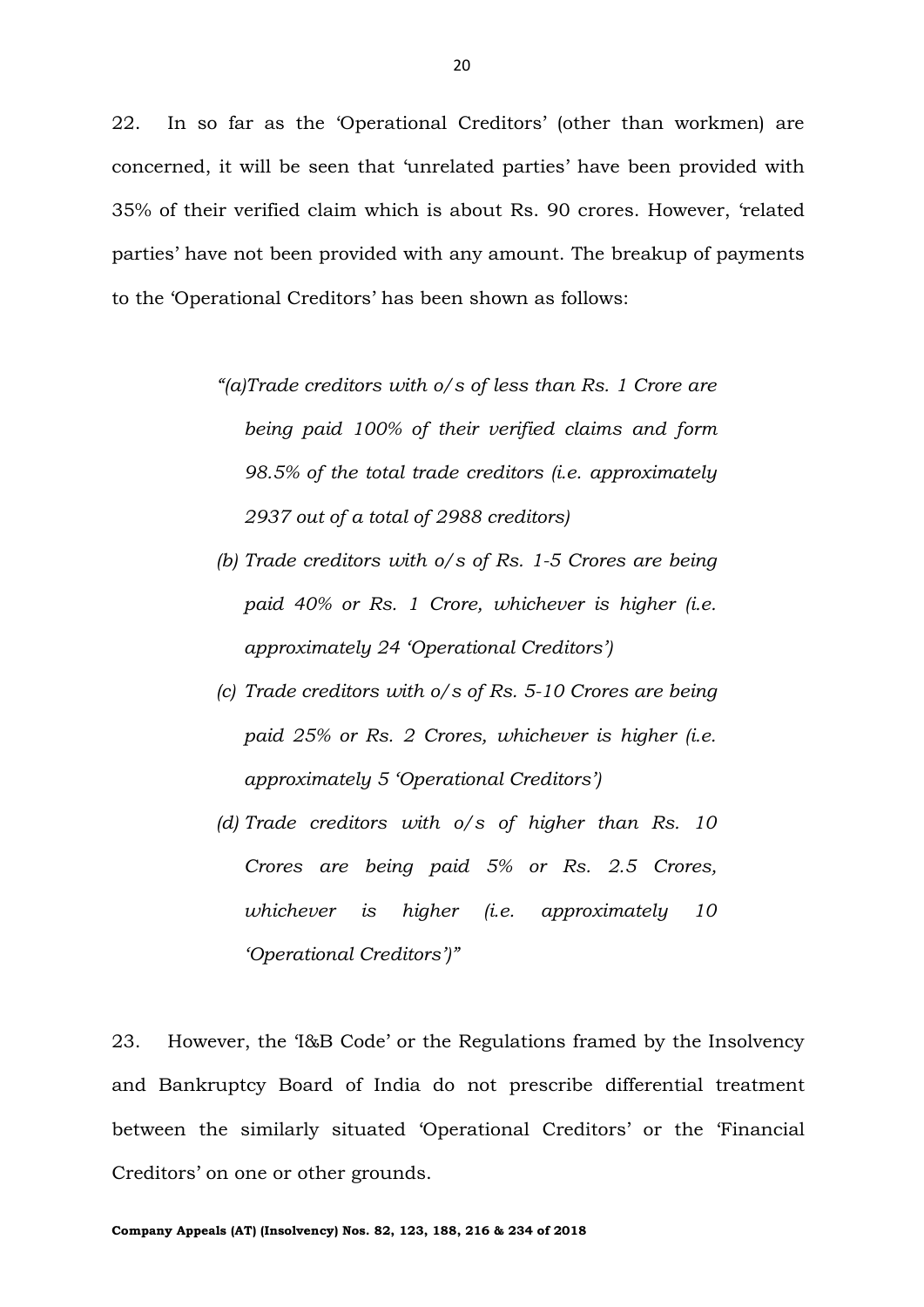24. Learned counsel appearing on behalf of the 'Exim Bank' submitted that they were forced to vote in favor of the 'Resolution Plan' as the 'Resolution Applicant' ('Rajputana Properties Private Limited') in its plan made it clear that those who will not vote in favour of its 'Resolution Plan' will be paid liquidation value.

25. In view of such threat, it was alleged that those who had objections against the 'Resolution Plan' were forced to vote in favour to ensure that the liquidation value is not paid to one or other 'Financial Creditors', which is almost "Nil".

26. Plea taken by Mr. Arun Kathpalia, learned Senior Counsel for 'Rajputana Properties Private Limited' that the intent of the legislature is to bind 'minority Financial Creditors' with the decision of the 'majority Financial Creditors' is not based on basic principle of the Insolvency and Bankruptcy Board of India (Insolvency Resolution Process for Corporate persons) Regulations, 2016.

27. In *"Central Bank of India Vs. Resolution Professional of the Sirpur Paper Mills Ltd. & Ors.─ Company Appeal (AT) (Insolvency) No. 526 of 2018***"**, this Appellate Tribunal while noticed the provisions of Regulation 38 of the Insolvency and Bankruptcy Board of India (Insolvency Resolution Process for Corporate persons) Regulations, 2016, observed and held as follows: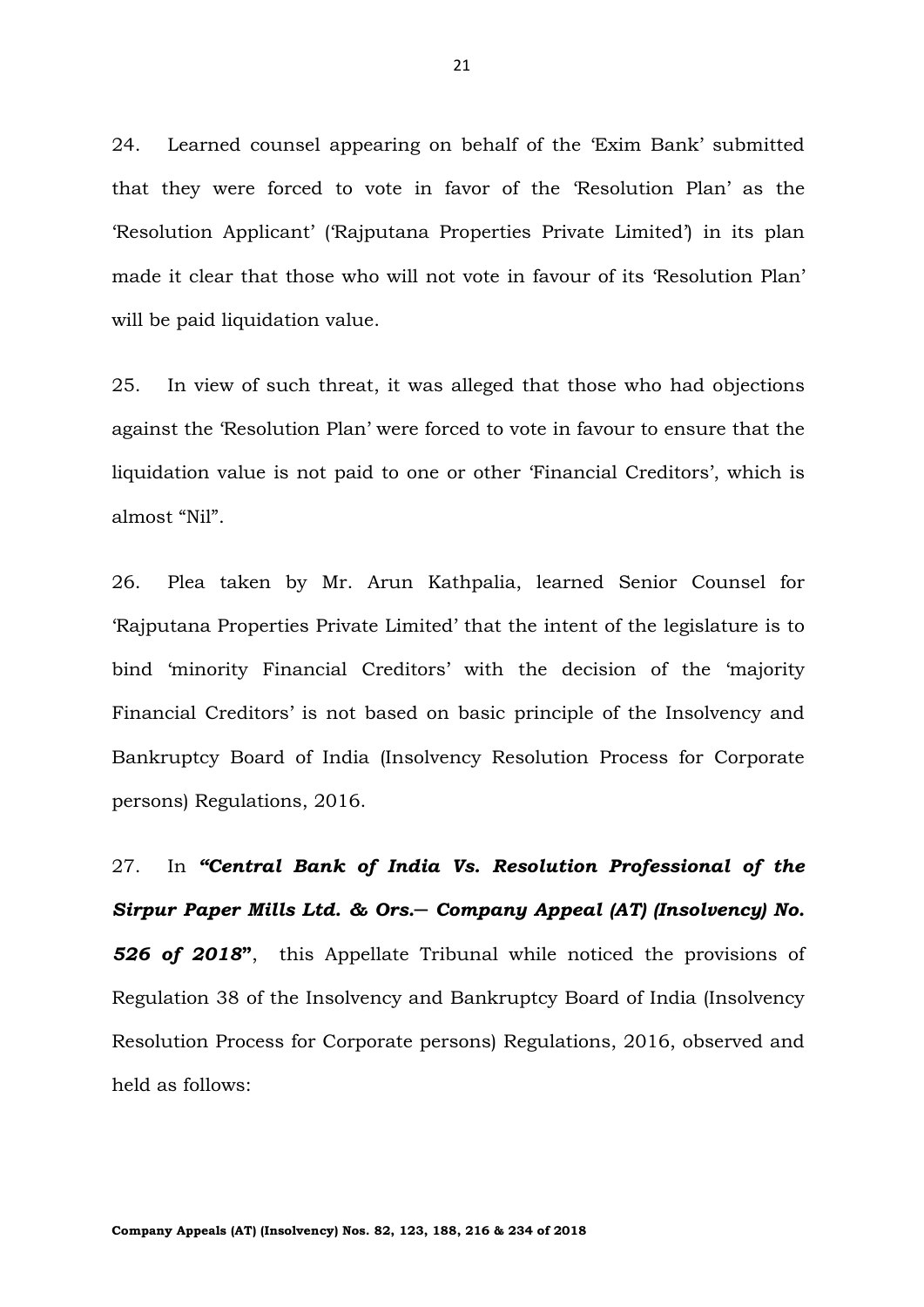*"8. From the aforesaid provisions of I&B Code it is clear that the Board may make regulation but it should be consistent with the I&B Code and rules made therein (by Central Government) to carry out the provisions of the Code. Therefore, we hold that the provisions made by the Board cannot override the provisions of I&B Code nor it can be inconsistent with the Code.*

*9. Clause (b) and (c) of Regulation 38(1) being inconsistent with the provisions of I&B Code, and the legislators having not made any discrimination between the same set of group such as 'Financial Creditor' or 'Operational Creditor', Board by its Regulation cannot mandate that the Resolution Plan should provide liquidation value to the 'Operational Creditors' (clause (b) of regulation 38(1)) or liquidation value to the dissenting Financial Creditors (clause (c) of regulation 38(1)). Such regulation being against Section 240(1) cannot be taken into consideration and any Resolution Plan which provides liquidation value to the 'Operational Creditor(s)' or liquidation value to the dissenting 'Financial Creditor(s)' in view of clause (b) and (c) of*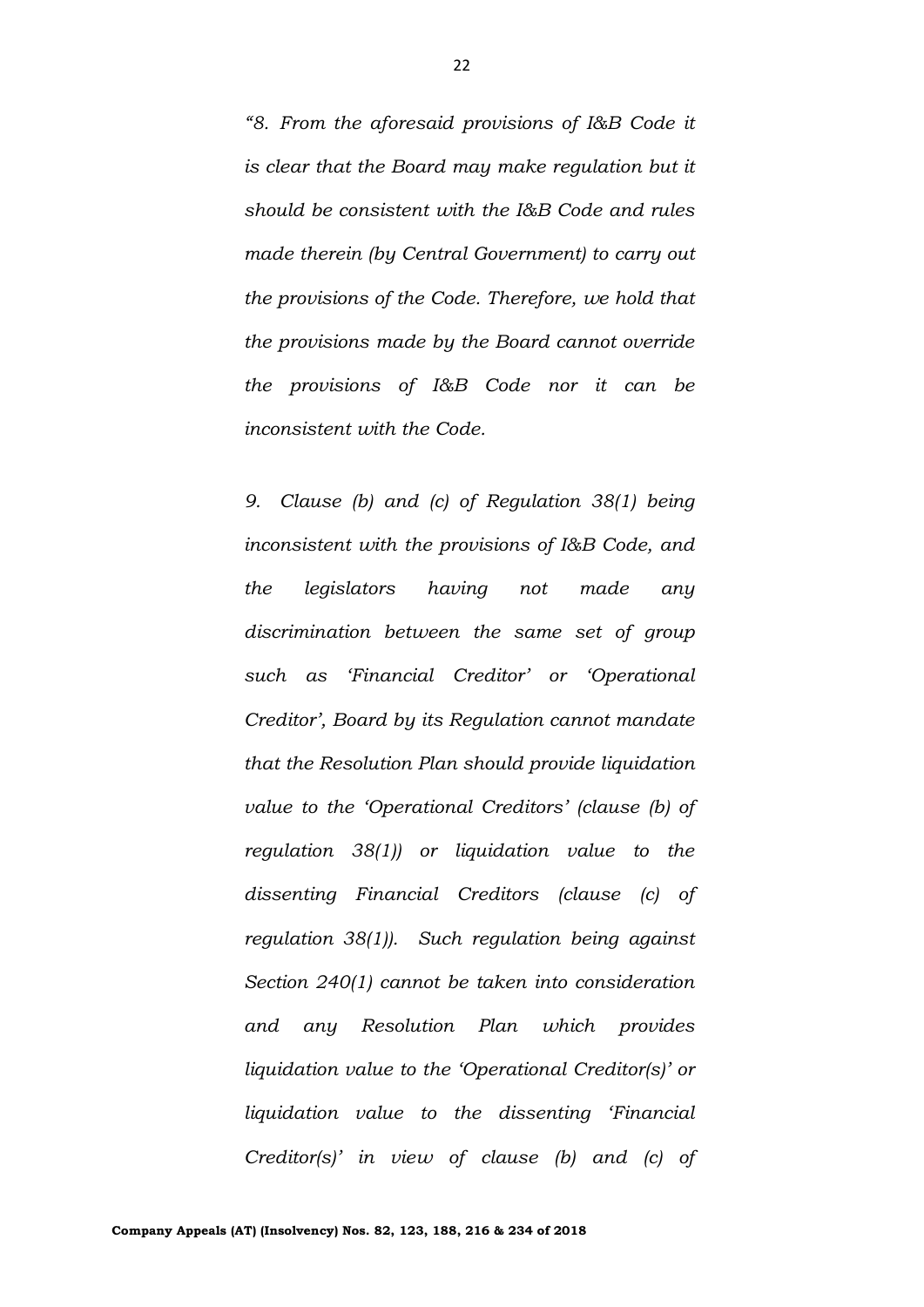*Regulation 38(1), without any other reason to discriminate between two set of creditors similarly situated such as 'Financial Creditors' or the 'Operational Creditors' cannot be approved being illegal."*

28. Therefore, the Appellant- 'Rajputana Properties Private Limited' cannot take plea that dissenting 'Financial Creditors' can be discriminated on the basis of Regulation 38. At this stage, it is desirable to notice that after the decision of this Appellate Tribunal in *"Central Bank of India (Supra)"* the Insolvency and Bankruptcy Board of India also amended/repealed the Regulation 38 aforesaid having found it discriminatory.

29. We agree with the submissions made by Mr. Arun Kathpalia, learned Senior Counsel that Section 53, including *explanation* given therein cannot be relied upon while approving the 'Resolution Plan'. However, that does not mean that a discriminatory plan can be placed and can be got through on one or other ground, which is against the basic object of maximization of the assets of the 'Corporate Debtor' on one hand and for balancing the stakeholders on the other hand.

30. Keeping in mind the aforesaid proposition, it is to be seen:

i. Whether the 'Committee of Creditors' discriminated between the eligible 'Resolution Applicants', while considering the 'Resolution Plan' of 'Rajputana Properties Private Limited'? and;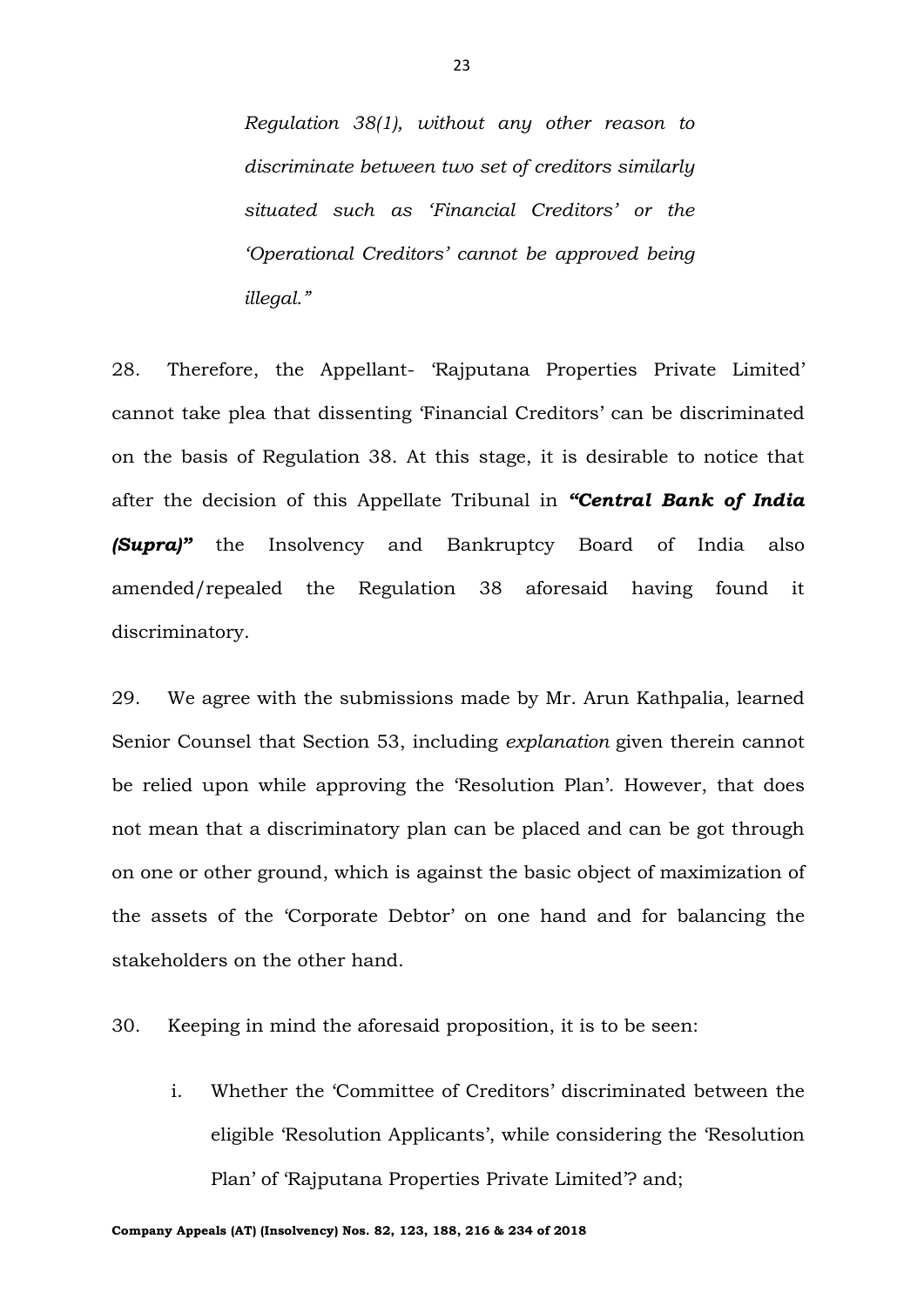ii. Whether the 'Resolution Plan' submitted by 'Rajputana Properties Private Limited' is discriminatory?

31. The Adjudicating Authority has noticed that the 'Committee of Creditors' had extensive negotiations and consultations with the 'Rajputana Properties Private Limited' on the ground that it was the highest 'Resolution Applicant' and also obtained certain clarification; after due deliberation voted in favour of the 'Resolution Plan' of the 'Rajputana Properties Private Limited' in its meeting held on 14th March, 2018. At the same time the 'Committee of Creditors' discriminated with the other 'Resolution Applicants' which will be evident from the fact that the proposal for negotiation and better proposal given by the 'Ultratech Cement Limited' was not at all considered though it was submitted on 8th March, 2018 i.e. much prior to the approval of the plan (14th March, 2018). The 'Committee of Creditors' have taken plea that the revised offer given by 'Ultratech Cement Limited' was merely an e-mail with an offer. The other plea taken was that the offer was not made in accordance with the 'process document' and if it is considered then it would be a deviation of the process laid down in the 'process document' by the 'Committee of Creditors'. Third objection was that the offer was beyond the time as stipulated under the 'I&B Code'.

32. The Adjudicating Authority has rejected such objections by detailed impugned order. It appears that the 'process document' was issued on 20th December, 2017 which *inter alia* stipulated general and qualitative parameters. It clearly indicated that 'Committee of Creditors' will negotiate only with the 'Resolution Applicant' which reveals highest score based on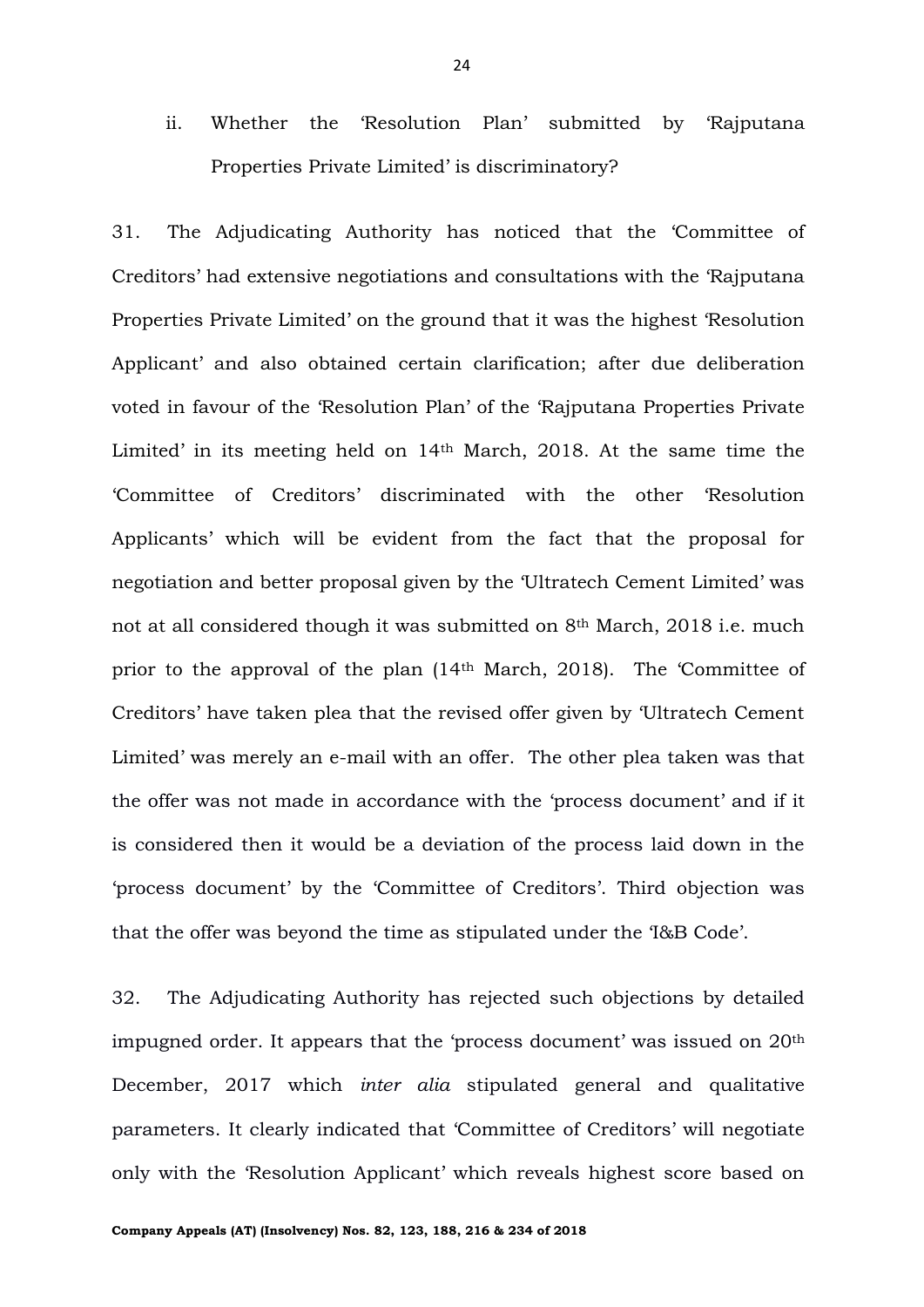the evaluation criteria and whose 'Resolution Plan' is in compliance with the requirements of the 'I&B Code' as confirmed by the 'Resolution Professional'. We have dealt with the object of the 'I&B Code' as recorded above. The 'Resolution Professional' as well as the 'Committee of Creditors' are duty bound to ensure maximization of value within the time frame prescribed by the 'I&B Code'. Such an object in finding out a 'Resolution Applicant' who can offer maximum amount so as to safeguard the interest of all stakeholders of the 'Corporate Debtor' is lacking in the case in hand from the side of the 'Committee of Creditors'.

33. In the present case, the 'Committee of Creditors' not only failed to safeguard the interest of the stakeholders of the 'Corporate Debtor' while approving the 'Resolution Plan' submitted by 'Rajputana Properties Private Limited', also ignored the revised 'Resolution Plan' offered by 'Ultratech Cement Limited' which has taken care of maximization of the assets of the 'Corporate Debtor' and also balanced the claim of all the stakeholders of the 'Corporate Debtor'.

34. Section 25 (2) (h) provides invitation of prospective lenders, investors and any other persons to put forward a 'Resolution Plan'. Submission of revised offer is in continuation of the 'Resolution Plan' already submitted and accepted by the 'Resolution Professional'. It is not in dispute that after invitation was called for, the 'Ultratech Cement Limited' submitted the revised 'Resolution Plan' on 12th February, 2018 i.e. well within the time. It is not the case of the 'Committee of Creditors' that the plan of the 'Ultratech Cement Limited' was in violation of Section 30(2) of the 'I&B Code'. The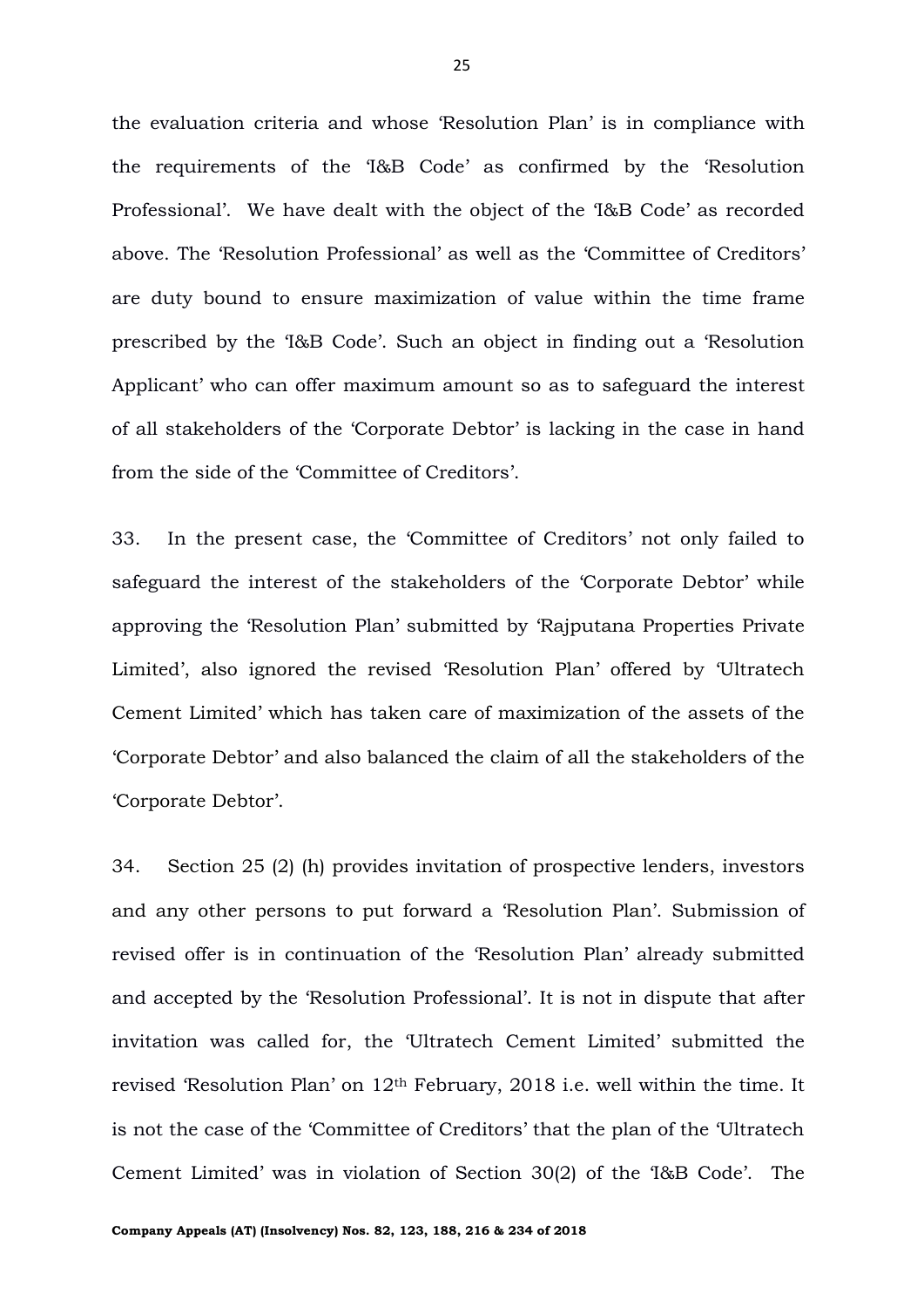'Resolution Plan' having submitted by 'Ultratech Cement Limited' within time on 12th February, 2018, it was open to the 'Committee of Creditors' to notice the revised offer given by 'Ultratech Cement Limited' on 8th March, 2018. The 'Committee of Creditors' has taken note of revised offer given by the 'Rajputana Properties Private Limited' on 7th March, 2018 but refused to notice the revised offer submitted by 'Ultratech Cement Limited' on 8th March, 2018 i.e., much prior to the decision of the 'Committee of Creditors' (14th March, 2018).

35. The **clarification matrix** is based on the terms in the process documents. The *PREFACE* of the Clarifications to 'Resolution Applicants' read as follows:-

> 1. *This document is being issued to provide certain clarifications on the illustrative list of parameters set out in Annexure 1 to the Process Document dated December 20,2017 ("Process Document") that may be considered for the purpose of evaluation of the Compliant 'Resolution Plan' submitted by the Resolution Application ("RA"). Please note that the clarifications mentioned herein are not meant to be exhaustive. The CoC reserves the right, in its sole discretion, to provide further clarifications or delete or modify the same.*

> 2. *All terms of the Process Document shall continue to apply and be effective.*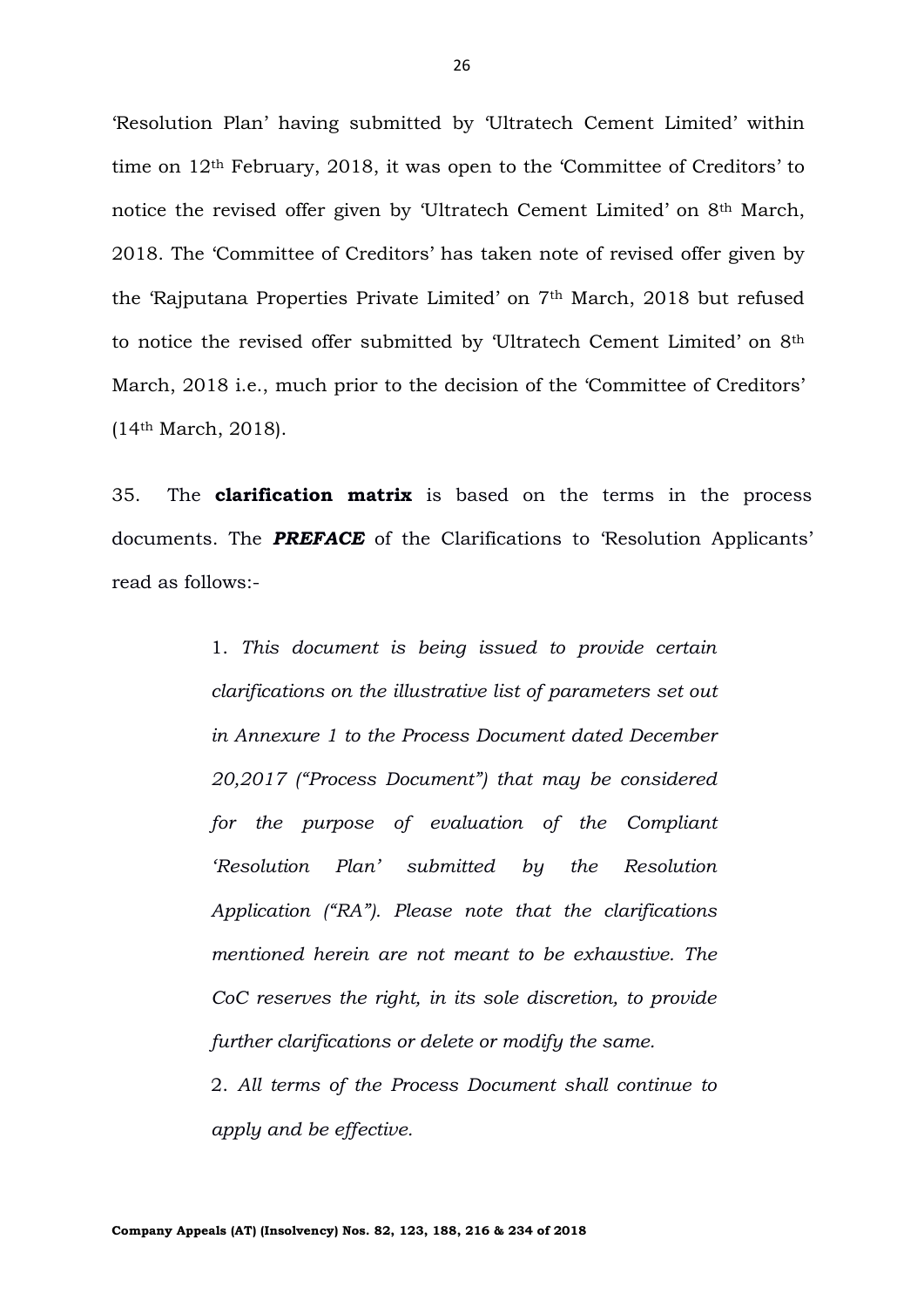Therefore, it is evident that the aforesaid clause provides that the 'Committee of Creditors' can delete or modify the clarification at any time before 'Resolution Plan' is accepted.

36. The 'process document' do not prohibit the 'Committee of Creditors' from amending the clause as apparent from Clause 2.1.3, which reads as follows:

> *"i) Clause 2.1.3 of the process document provides that "the COC reserves the right to amend or modify the criteria of the evaluation of the Resolution Plan/ Financial Proposal submitted by the Resolution Applicants prior to the Resolution Plan Submission Date."*

37. The aforesaid clause shows that the 'Committee of Creditors' can amend or modify the criteria of the evaluation of the 'Resolution Plan'/'Financial Proposal' submitted by the 'Resolution Applicants' prior to the 'Resolution Plan' submission date.

38. There are other Clauses of 'process document'. Clause 1.6.1 provides that the *"Committee of Creditors' have right to accept or reject one or all plans prior to approval of the same by the Adjudicating*  **Authority".** A reading of clause 1.6.1 shows that the 'Committee of Creditors' have ample power to accept any plan prior to the acceptance of the plan by the Adjudicating Authority. Clause 1.6.2 (a) of the 'process document' reads as follows: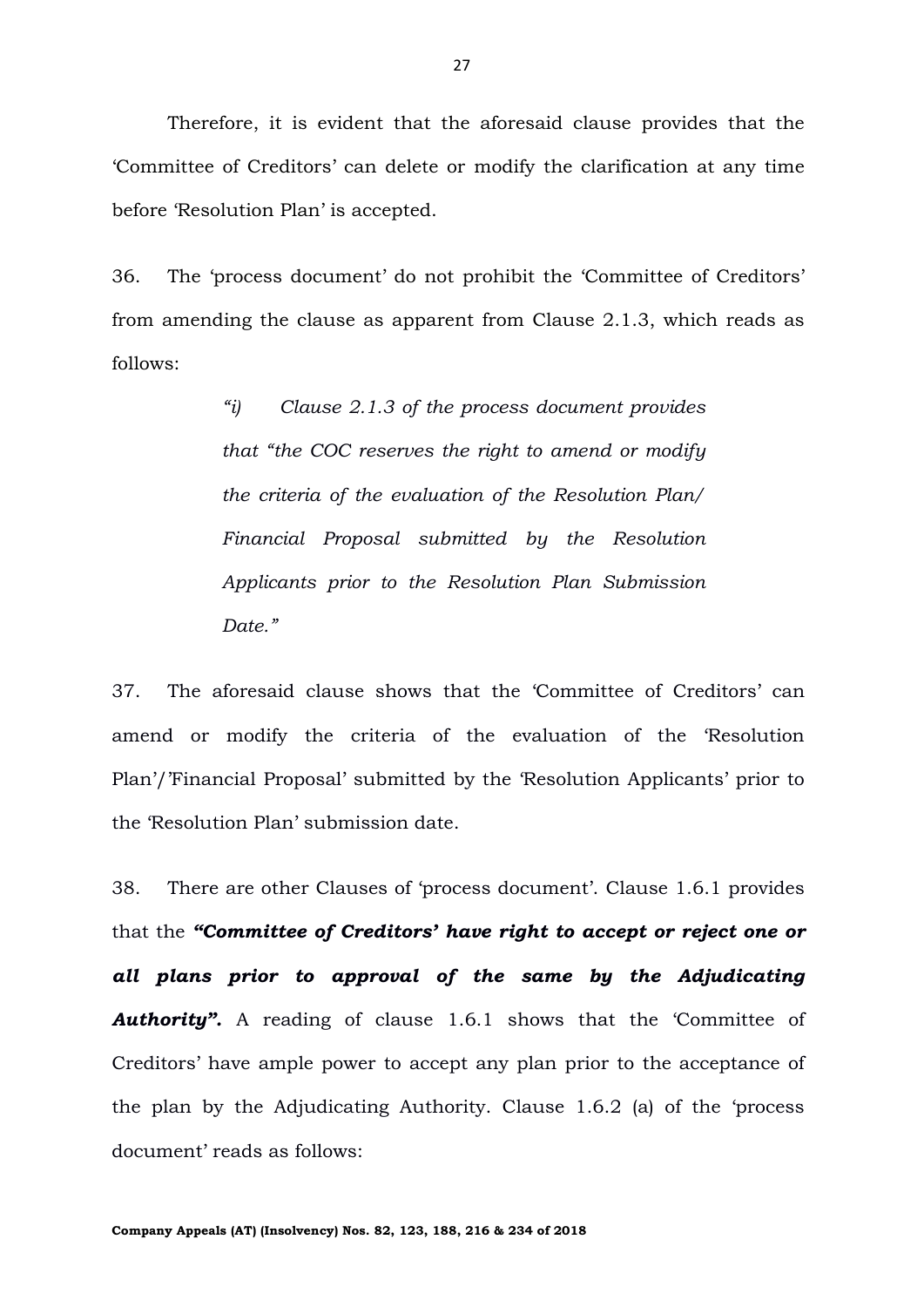*"1.6.2(a): On receipt of a Resolution Plan submitted by a Resolution Applicant, the Resolution Professional shall review the same for compliance under the IB Code in consultation with his legal advisors and have deliberations with the CoC in relation to the same. Where Resolution Applicant(s) are found to have submitted a Resolution Plan which is not a Compliant Resolution Plan, that is, one which does not meet the provisions of the IB Code or the CIRP Regulations, the Resolution Professional may request the Resolution Applicant(s) to remedy the deficiencies in the Resolution Plan submitted, and submit a Revised Resolution Plan. The Revised Resolution Plan shall be reviewed by the Resolution Professional in consultation with his advisors for ensuring compliance with the IB Code and the aforesaid process would be repeated. If any Revised Resolution Plan is found to be a Compliant Resolution Plan, by the Resolution Professional, the same shall be submitted to the CoC for its consideration."*

39. On a careful reading of the aforesaid clauses, it is clear that all the 'Resolution Plans' which meet the requirements of Section 30(2) of the 'I&B Code' are required to be placed before the 'Committee of Creditors'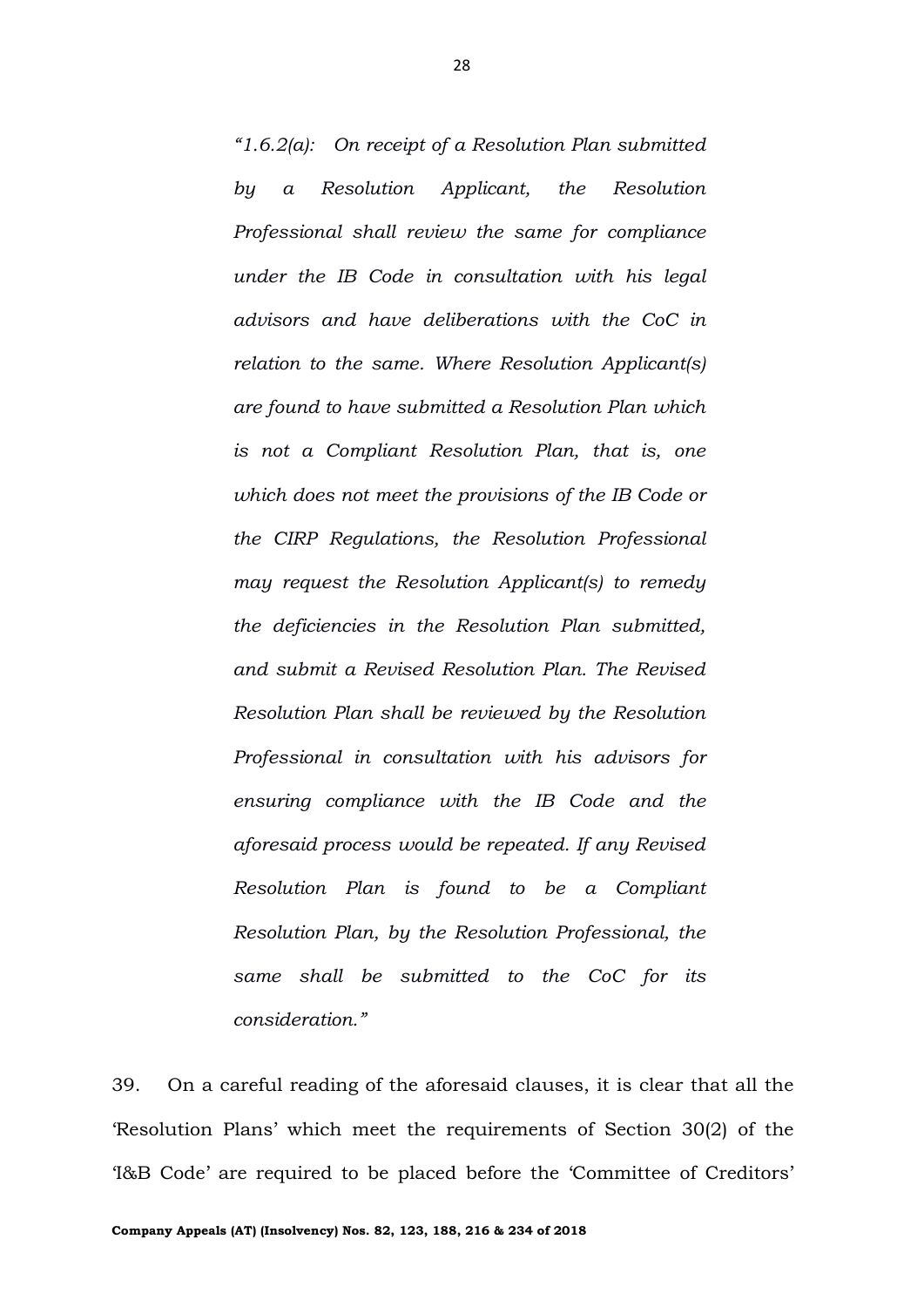and the 'Resolution Professional' can review the 'Resolution Plan' and the 'Committee of Creditors' is entitled to negotiate and modify with consent of the 'Resolution Applicant'. To apply this clause there is no time limit prescribed except that the 'Resolution Process' should be completed within the stipulated period of 180 days or maximum 270 days.

40. The 'Committee of Creditors' have failed to notice the aforesaid 'process document' and the provision of the 'I&B Code'. Only considering one of the 'Resolution Plan' of 'Rajputana Properties Private Limited' and ignoring the other 'Resolution Plans' including that of the 'Ultratech Cement Limited' which are in consonance with Section 30(2) for the purpose of negotiation and for maximization of the value of the assets. Non-application of mind by the 'Committee of Creditors' and discriminatory behavior in approving the plan submitted by the 'Rajputana Properties Private Limited' is apparent.

41. It is desirable to notice the financial terms of the 'Resolution Plan' of 'Ultratech Cement Limited', relevant of which are as follows:

| S.                                                           | <b>Particulars</b>  | Verified      | Proposed | <b>Interest</b><br>as |
|--------------------------------------------------------------|---------------------|---------------|----------|-----------------------|
| No.                                                          |                     | Claim<br>(in  | Payment  | on                    |
|                                                              |                     | Rs. Crores)   |          | 30.04.2018            |
| 1.                                                           | Insolvency          | 115.91        | 115.91   | <b>NA</b>             |
|                                                              | Resolution          | $(114.08$ was |          |                       |
|                                                              | Process Cost        | revised<br>by |          |                       |
|                                                              |                     | <b>COCI</b>   |          |                       |
| 2.                                                           | Workman Wages       | 18.01         | 18.01    | NA.                   |
| FINANCIAL CREDITORS WITH DIRECT EXPOSURE TO CORPORATE DEBTOR |                     |               |          |                       |
| З.                                                           | Edelweiss<br>Asset  | 2775.82       | 2775.82  | 217.63                |
|                                                              | Reconstruction      |               |          |                       |
|                                                              | Company             |               |          |                       |
| 4.                                                           | <b>IDBI</b> Bank    | 335.85        | 335.85   | 26.33                 |
| 5.                                                           | Bank of Baroda      | 427.69        | 427.69   | 33.53                 |
| 6.                                                           | Canara Bank         | 370.34        | 370.34   | 29.03                 |
| 7.                                                           | Bank of India       | 94.66         | 94.66    | 7.42                  |
| 8.                                                           | of<br>Bank<br>State | 36.89         | 36.89    | 2.89                  |

"**FINANCIAL TERMS OF THE RESOLUTION PLAN OF ULTRATECH CEMENT LTD.**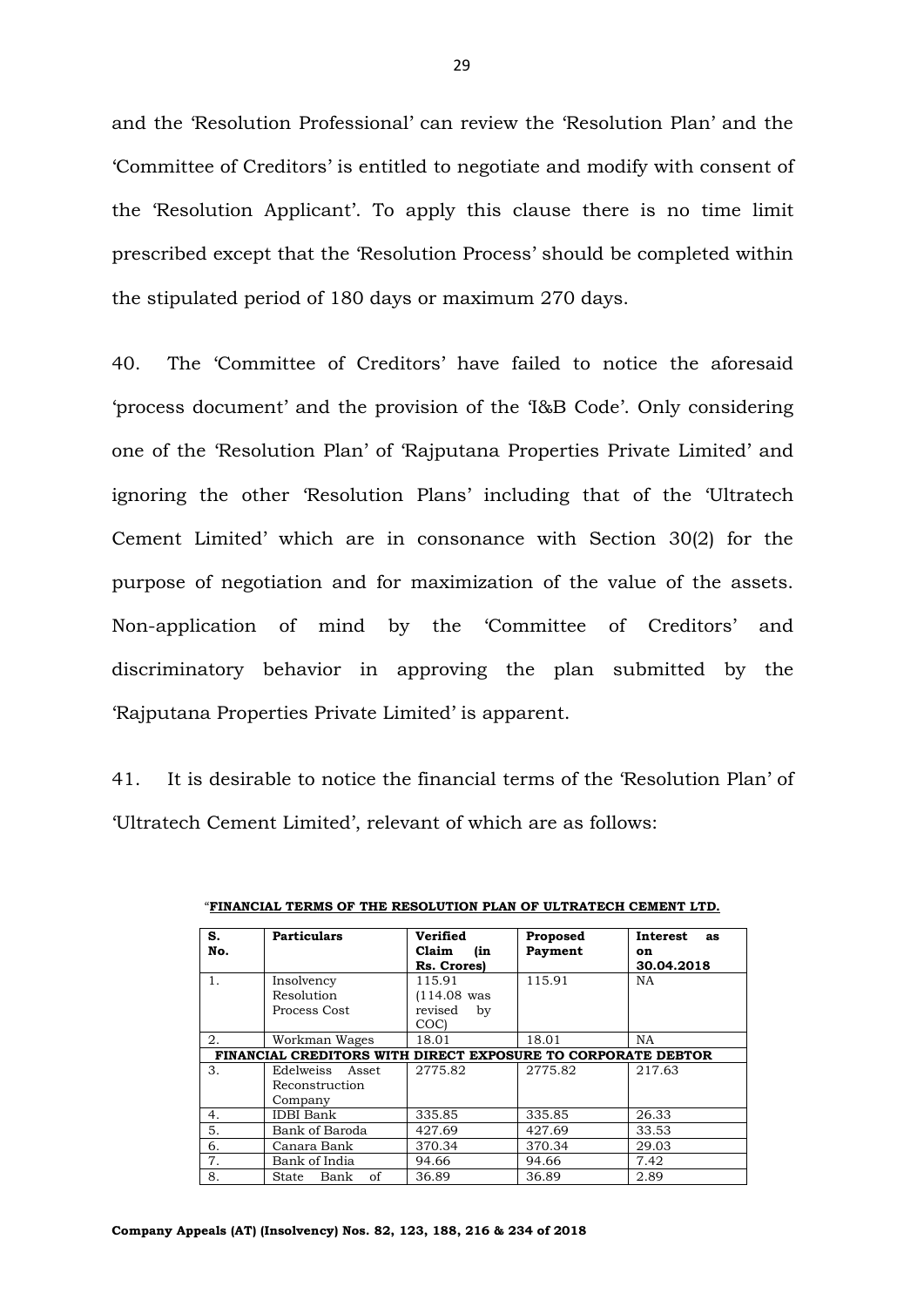|                          | India                                                        |                   |                  |                   |
|--------------------------|--------------------------------------------------------------|-------------------|------------------|-------------------|
| 9.                       | Oriental Bank of                                             | 0.72              | 0.72             | 0.06              |
|                          | Commerce                                                     |                   |                  |                   |
|                          | FINANCIAL CREDITORS TO WHOM CORPROATE DEBTOR WAS A GUARANTOR |                   |                  |                   |
| 10.                      | Bank<br>IDBI                                                 | 1567.45           | 1567.45          | will<br>Interest  |
|                          | Limited<br>(Dubai                                            |                   |                  | paid<br>be        |
|                          | Branch)                                                      |                   |                  | (a) 10%<br>p.a.   |
|                          |                                                              |                   |                  | quarterly         |
|                          |                                                              |                   |                  | rests if the      |
|                          |                                                              |                   |                  | same is not       |
|                          |                                                              |                   |                  | being paid to     |
|                          |                                                              |                   |                  | the creditor.     |
| 11.                      | Export<br>Import<br>Bank of India                            | 619.95            | 619.95           | 48.60             |
| 12.                      | $\sigma$ f<br>Bank<br>State                                  | 36.82             | 36.82            | will<br>Interest  |
|                          | India<br>(Hong                                               |                   |                  | paid<br>be        |
|                          | Kong)                                                        |                   |                  | $(a)$ 10%<br>p.a. |
|                          |                                                              |                   |                  | quarterly         |
|                          |                                                              |                   |                  | if the<br>rests   |
|                          |                                                              |                   |                  | same is not       |
|                          |                                                              |                   |                  | being paid to     |
|                          |                                                              |                   |                  | the creditor.     |
| 13.                      | Bank of Baroda                                               | 171.57            | 171.57           | 13.45             |
|                          | (London)                                                     |                   |                  |                   |
| 14.                      | Bank<br>$\sigma$ f<br>State                                  | 24.56             | 24.56            | 1.93              |
|                          | India (Bahrain)                                              |                   |                  |                   |
| 15.                      | Syndicate Bank                                               | 7.05              | 7.05             | 0.55              |
|                          | OPERATIONAL CREDITORS (OTHER THAN WORKMEN) AS VERIFIED BY    |                   |                  |                   |
|                          |                                                              | <b>RESOLUTION</b> |                  |                   |
| 16.                      | <b>Unrelated Parties</b>                                     | 438.13            | 438.13           | Ni1               |
| 17.                      | <b>Related Parties</b>                                       | 60.75             | N <sub>i</sub> 1 | Ni1               |
| 18.                      | Statutory                                                    | 177.50            | 177.50           | Nil               |
|                          | Liabilities                                                  |                   |                  |                   |
| 19.                      | Equity/ Working                                              | <b>NA</b>         | 350              | Ni1               |
|                          | Capital Infusion                                             |                   |                  |                   |
|                          | <b>TOTAL</b>                                                 | 7289.05           | 7568.89          | 381.62            |
| <b>Total amount with</b> |                                                              |                   | 7950.34          |                   |
|                          | interest                                                     |                   |                  |                   |

42. From the aforesaid financial terms of the 'Resolution Plan' of 'Ultratech Cement Limited', it will be evident that for maximization of assets of the 'Corporate Debtor' while some amount of working capital has been infused (Rs. 350 Crores) all the 'Financial Creditors' i.e. the 'Financial Creditors' and the 'Operational Creditors' have been paid 100% of dues except the related parties. In the 'Resolution Plan', the 'Ultratech Cement Limited' agreed to pay further interest  $@10\%$  per annum quarterly to rest of the 'Financial Creditors' for the entire resolution period till the date of payment. In the aforesaid background, interest has been calculated to the 'Corporate Debtor' as on 30th April, 2018.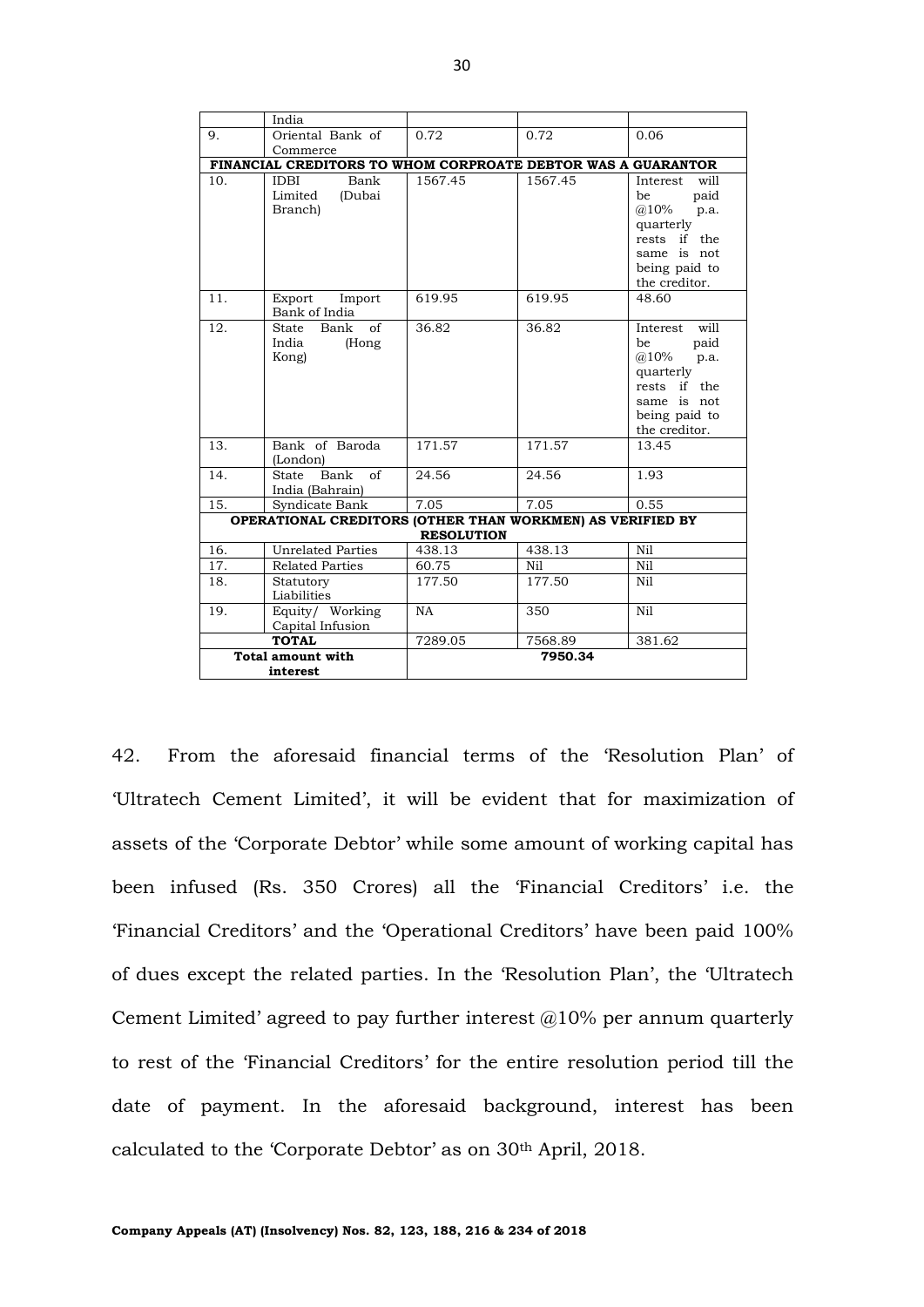43. From the two 'Resolution Plans', it will be clear that the 'Rajputana Properties Private Limited' in its 'Resolution Plan' has discriminated some of the 'Financial Creditors' who are equally situated and not balanced the other stakeholders, such as 'Operational Creditors'. Therefore, the Adjudicating Authority has rightly held the 'Resolution Plan' submitted by 'Rajputana Properties Private Limited' to be discriminatory.

# **Resolution Plan of the 'Ultratech Cement Limited'**

44. Mr. Gopal Subramanium, learned Senior Counsel appearing on behalf of the 'Rajputana Properties Private Limited' while requested to accept the 'Resolution Plan' as approved by the 'Committee of Creditors' submitted that the process of Insolvency Resolution is in the domain of 'Committee of Creditors'. The jurisdiction of the Adjudicating Authority being a creature of the statute is limited.

45. It was further submitted that the 'Committee of Creditors', 'Resolution Professional' and all 'Resolution Applicants' are bound by the 'process document' prepared under the mandate of Section 25(2)(h) of the 'I&B Code'.

46. We appreciate the aforesaid submissions made by Mr. Gopal Subramaniam, learned Senior Counsel that the 'Committee of Creditors', 'Resolution Professional' and all 'Resolution Applicants' are bound by the 'process document' prepared under the mandate of Section 25(2)(h) of the 'I&B Code' but non-adherence to process stipulated in terms of Section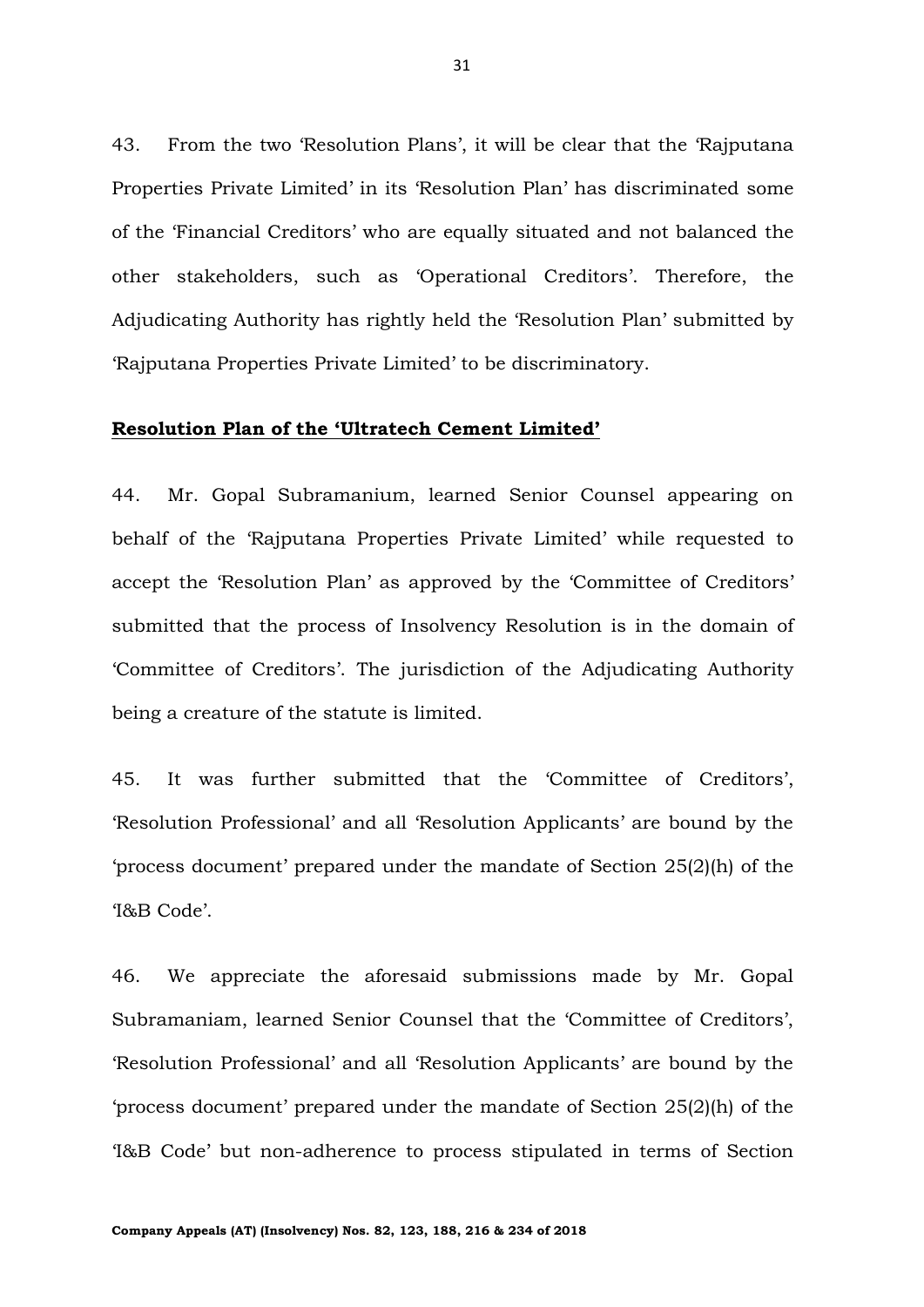25(2)(h) of the 'I&B Code' and to stipulation made in the 'process document' will render such decision illegal.

47. We have noticed the relevant provision of the 'process document' and Section 25(2)(h) and held that the 'Committee of Creditors' have not acted in terms with the provisions of the 'I&B Code' and the 'process document'. The maximization of the value assets of the 'Corporate Debtor' cannot be ignored nor it can be ignored that the same should balance all the stakeholders.

48. If the 'Operational Creditors' are ignored and provided with 'liquidation value' on the basis of misplaced notion and misreading of Section 30(2)(b) of the 'I&B Code', then in such case no creditor will supply the goods or render services on credit to any 'Corporate Debtor'. All those who will supply goods and provide services, will ask for advance payment for such supply of goods or to render services which will be against the basic principle of the 'I&B Code' and will also affect the Indian economy. Therefore, it is necessary to balance the 'Financial Creditors' and the 'Operational Creditors' while emphasizing on maximization of the assets of the 'Corporate Debtor'. Any 'Resolution Plan' if shown to be discriminatory against one or other 'Financial Creditor' or the 'Operational Creditor', such plan can be held to be against the provisions of the 'I&B Code'.

49. According to learned Senior Counsel for the 'Rajputana Properties Private Limited', the revised offer was submitted by 'Ultratech Cement Limited' at a belated stage on  $8<sup>th</sup>$  March, 2018, only after becoming aware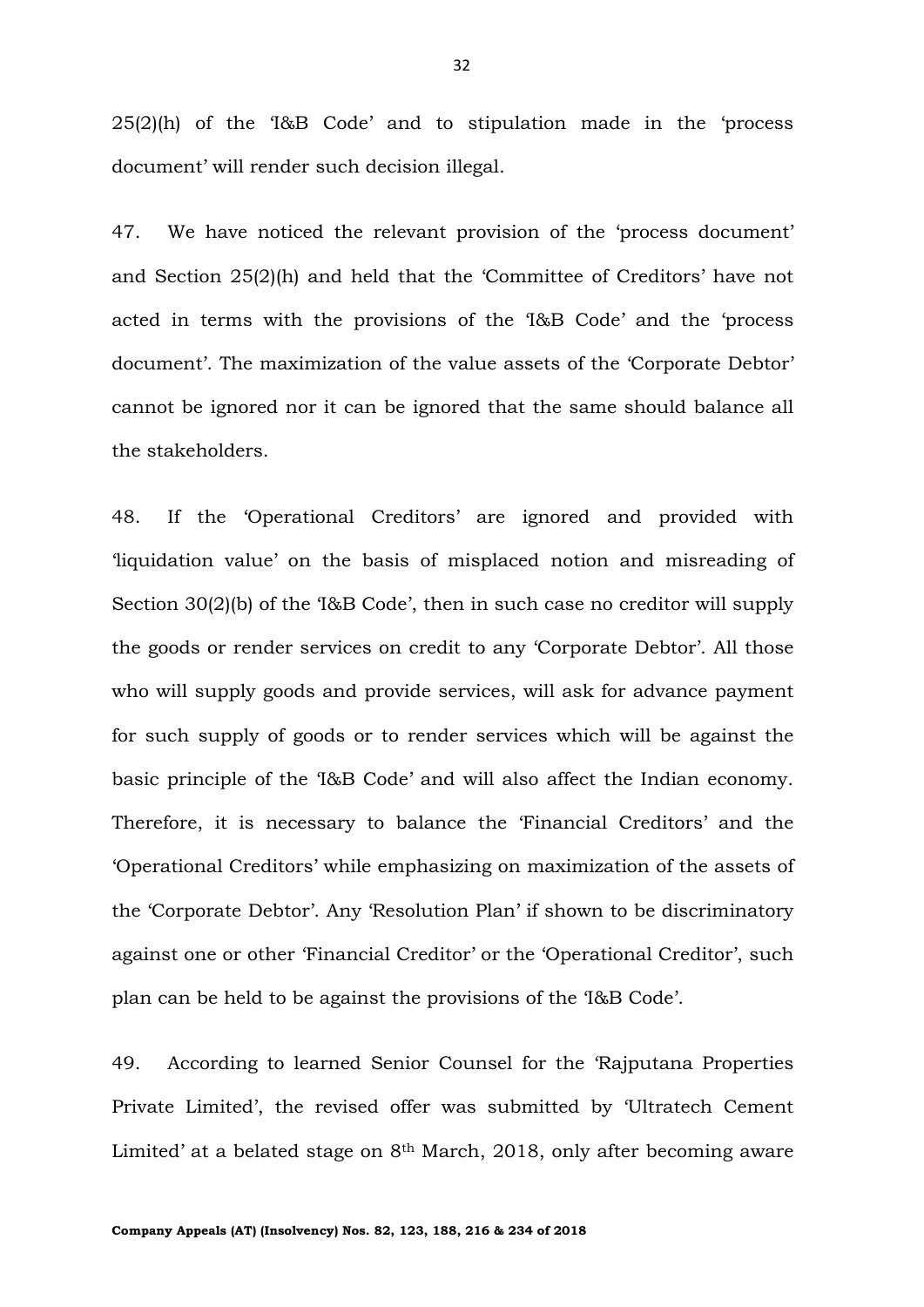of the financial elements of 'Rajputana Properties Private Limited'. However, it is not clear that as to how revised 'Resolution Plan' submitted by the 'Resolution Professional' on 7th March, 2018 before the 'Committee of Creditors' was made known to the 'Ultratech Cement Limited' who submitted its revised plan on 8th March, 2018.

50. From the record it will be evident that 'Ultratech Cement Limited' always offered for revision of its 'Resolution Plan' and having noticed that an opportunity given to the 'Rajputana Properties Private Limited' on 7th March, 2018, it submitted the revised offer on 8th March, 2018. The revised offer of 'Ultratech Cement Limited' is Rs. 2,427 Crores as against the offer of the 'Rajputana Properties Private Limited' which is Rs. 2,224 Crores. Thereby there is a gap of Rs. 203.1 Crores.

51. It was submitted that on 13th March, 2018, the 'Resolution Professional' was furnished the forensic report submitted by M/s. HariBhakti & Co., a well-known forensic auditor appointed by the 'Resolution Professional' to carry on forensic audit to identify preferential, undervalued, fraudulent and suspect transactions. However, such issue cannot be decided in this appeal, in absence of specific pleading of relevant facts.

52. It is alleged that the 'Ultratech Cement Limited' to bail out 'Binani Industries Limited', the promoters and shareholders of the 'Corporate Debtor', wanted to acquire significant shareholding. It was submitted that the report of M/s. HariBhakti & Co., relates to scrutiny of transactions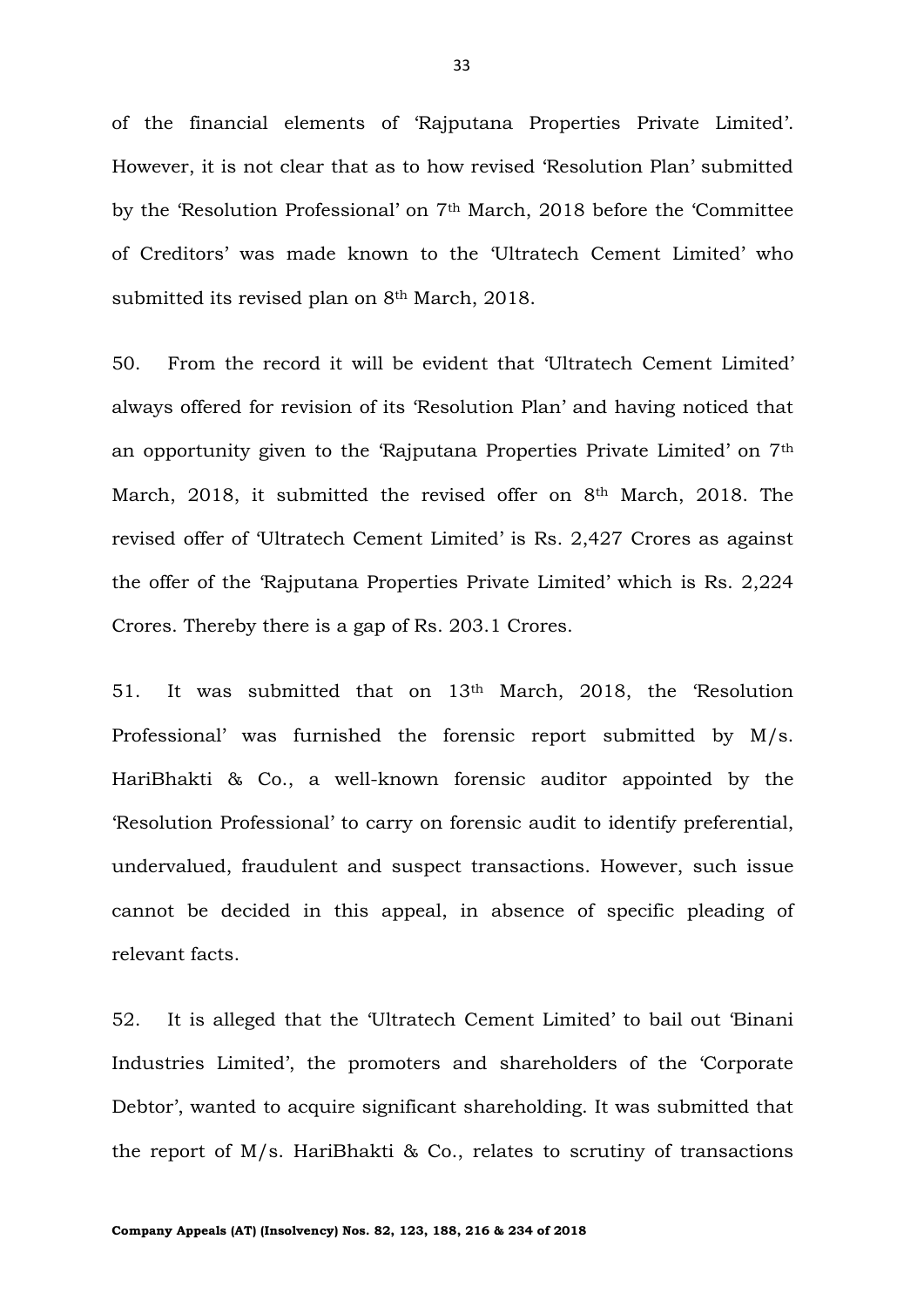made by 'Binani Industries Limited' between 1st July, 2015 to 30th November, 2017, wherein fraudulent transactions amounting to Rs. 2,400 Crores were noticed. Out of the same, Rs. 1,187 Crorres were an inter corporate deposit in the form of a loan to 'Binani Industries Limited', to buy the shares of the 'Corporate Debtor' itself. However, such illegal or fraudulent transaction of 'Binani Industries Limited' having no connection with 'Ultratech Cement Limited' and such ground having not been raised before the Adjudicating Authority and in absence of any such evidence or report, it is not open to raise such issue during oral arguments, not based on pleadings.

53. Learned Senior Counsel submitted that after the 'Resolution Plan' was approved, the 'Binani Industries Limited' moved before the Hon'ble Supreme Court and intended to deposit certain amount by transferring their shares to 'Ultratech Cement Limited'. However, any subsequent step taken by 'Binani Industries Limited' for transferring its shares, as proposed before the Hon'ble Supreme Court much after the approval of the 'Resolution Plan' submitted by 'Rajputana Properties Private Limited' will not render 'Ultratech Cement Limited' ineligible under Section 29A, which submitted its plan as back as on 12<sup>th</sup> February, 2018, with modified offer submitted on 8th March, 2018.

54. It was contended that the revised offer of 'Ultratech Cement Limited' was non-responsive, non-compliant and also illegal. However, such plea has not been taken by the 'Committee of Creditors' in their meeting to reject the claim of 'Ultratech Cement Limited'. The fact that the revised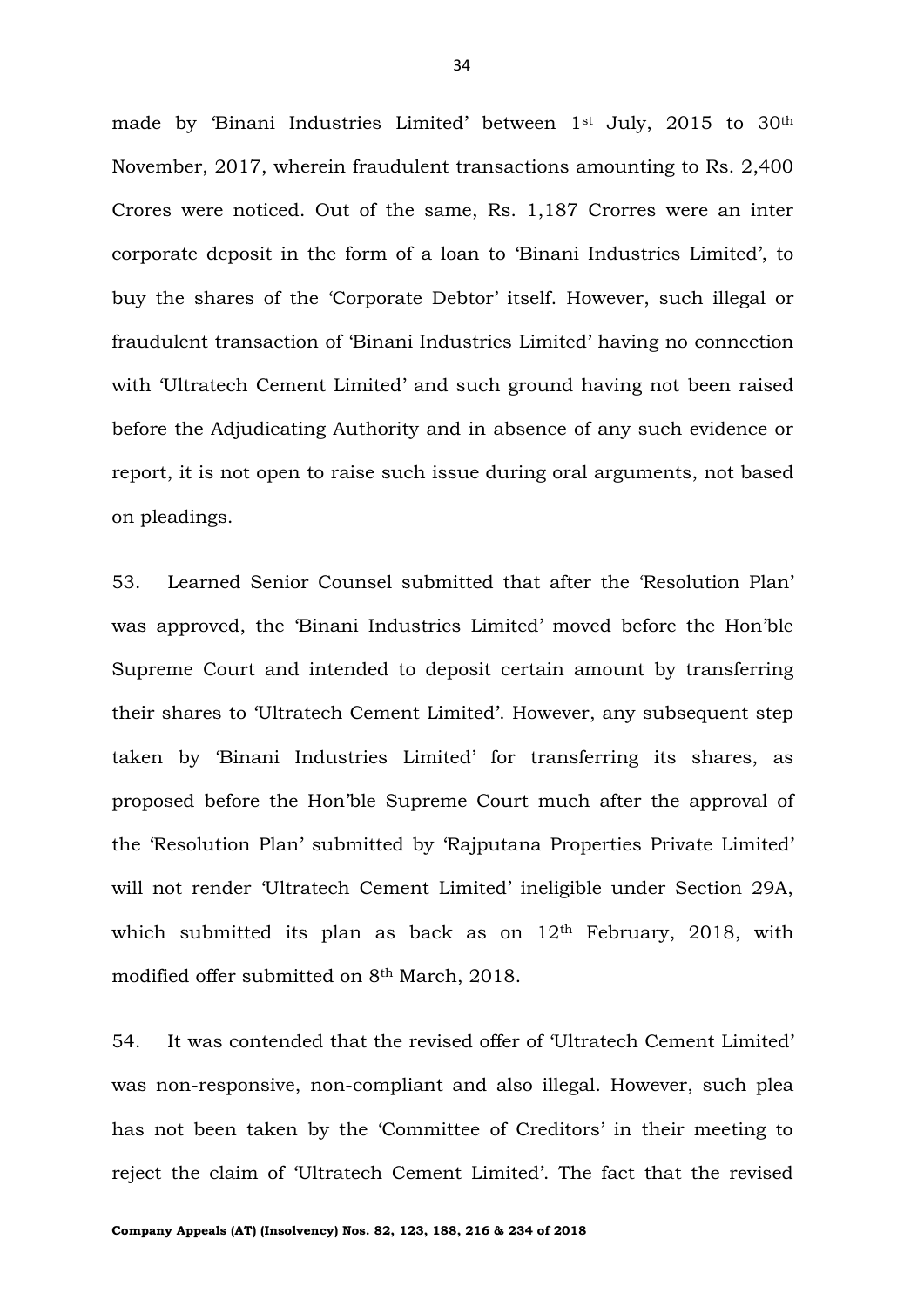offer of 'Ultratech Cement Limited' was not at all considered has also been accepted by the 'Committee of Creditors' and, therefore, it cannot be held to be non-responsive, non-compliant or illegal in terms of the 'process document'.

55. In the aforesaid background, the Adjudicating Authority having directed the 'Committee of Creditors' to reconsider the 'Resolution Plan' submitted by 'Ultratech Cement Limited', it cannot be held to be illegal.

# **Stand of the 'Committee of Creditors'**

56. Mr. Tushar Mehta, learned Solicitor General appeared on behalf of the 'Committee of Creditors' highlighted the general framework and objective of the 'I&B Code', which we have already discussed in the preceding paragraphs.

57. Learned Solicitor General referred to date of advertisement dated 13th October, 2017 inviting prospective lenders, investors and other person(s) to put forward the 'Resolution Plans' for the 'Committee of Creditors' to consider. It was submitted that the 'Committee of Creditors' always followed a fair and transparent procedure to select the 'Resolution Plan' pursuant to the object of the 'I&B Code' i.e., the maximization of value of assets of the 'Corporate Debtor'.

58. It was submitted that despite two proceedings before two different authorities i.e., the Adjudicating Authority and this Appellate Tribunal, the 'Committee of Creditors' continued to follow the same procedure.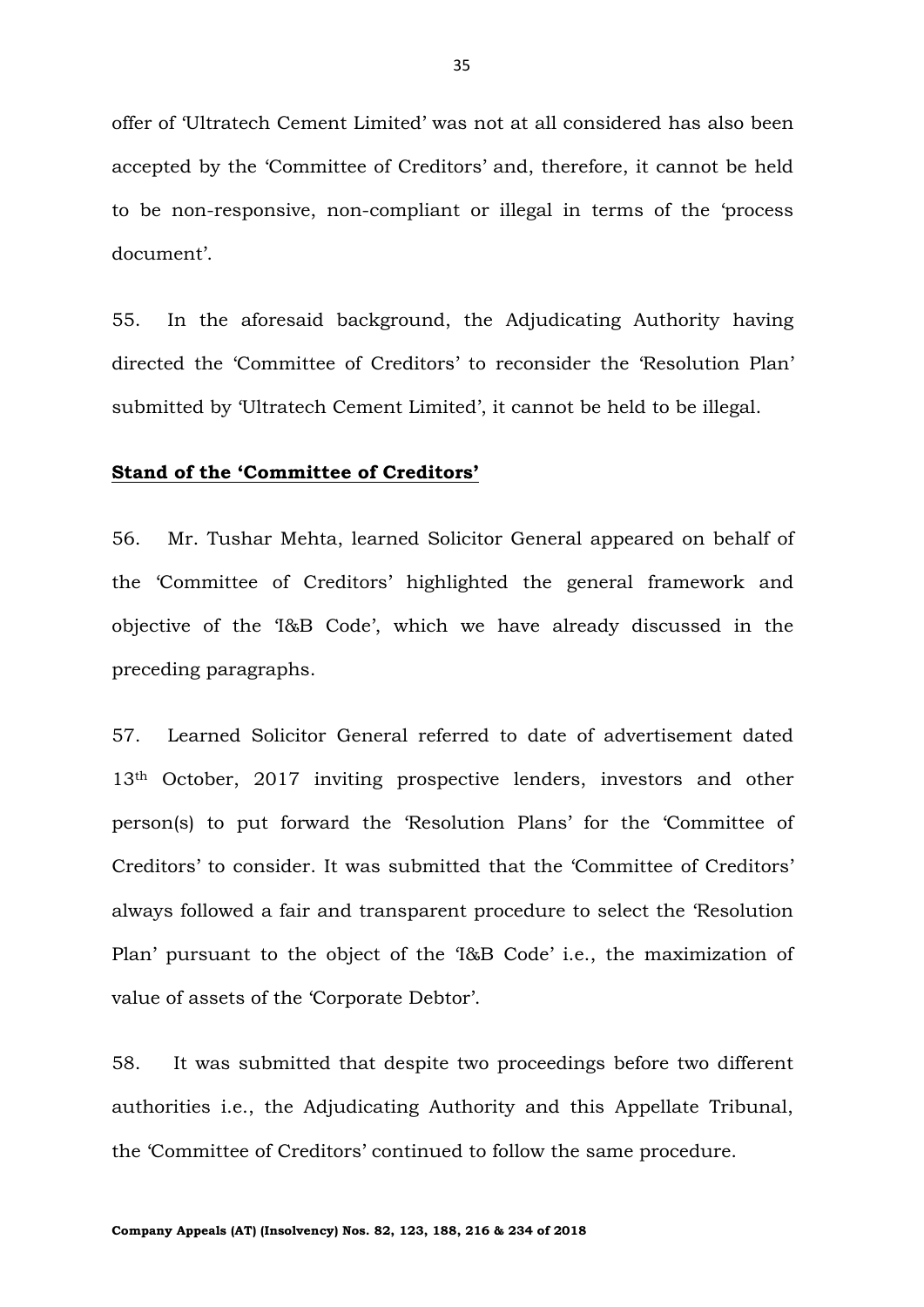59. Mr. Tushar Mehta, learned Solicitor General submitted that pursuant to the Adjudicating Authority order dated 4th May, 2018 and this Appellate Tribunal's order dated 15th May, 2018, the 'Committee of Creditors' complied with the directions passed by the Hon'ble Tribunals and held negotiations with both 'Resolution Applicants'. In compliance with order dated 15<sup>th</sup> May, 2018 of this Appellate Tribunal, the 'Committee' of Creditors' gave its decision on Section 29A and having found eligible 'Ultratech Cement Limited' 'Resolution Plan' was considered and also asked 'Rajputana Properties Private Limited' to raise its offer, to achieve "maximization of value of assets" as per the object of 'I&B Code'. The 'Committee of Creditors' after duly following the orders of the Adjudicating Authority and this Appellate Tribunal approved the plan submitted by 'Ultratech Cement Limited' with majority vote. For submitting the plans of 'Rajputana Properties Private Limited' (19th March, 2018) and 'Ultratech Cement Limited' (18th June, 2018), the 'Committee of Creditors' has shown utmost respect towards the process document, the provisions of the 'I&B Code' and judicial orders passed by different fora.

60. It was also submitted that the 'Committee of Creditors' consisting of the 'Financial Creditors' encumbered with public money, ought to act in the interest of maximization of asset value. Further, as per the scheme of the 'I&B Code', the 'Committee of Creditors' has the discretionary power to take the best decision, within the stipulated time frame, to best suit the interests of the creditors and the public money involved in the process. It was submitted that Section 25(2)(h) has to be read in conjunction with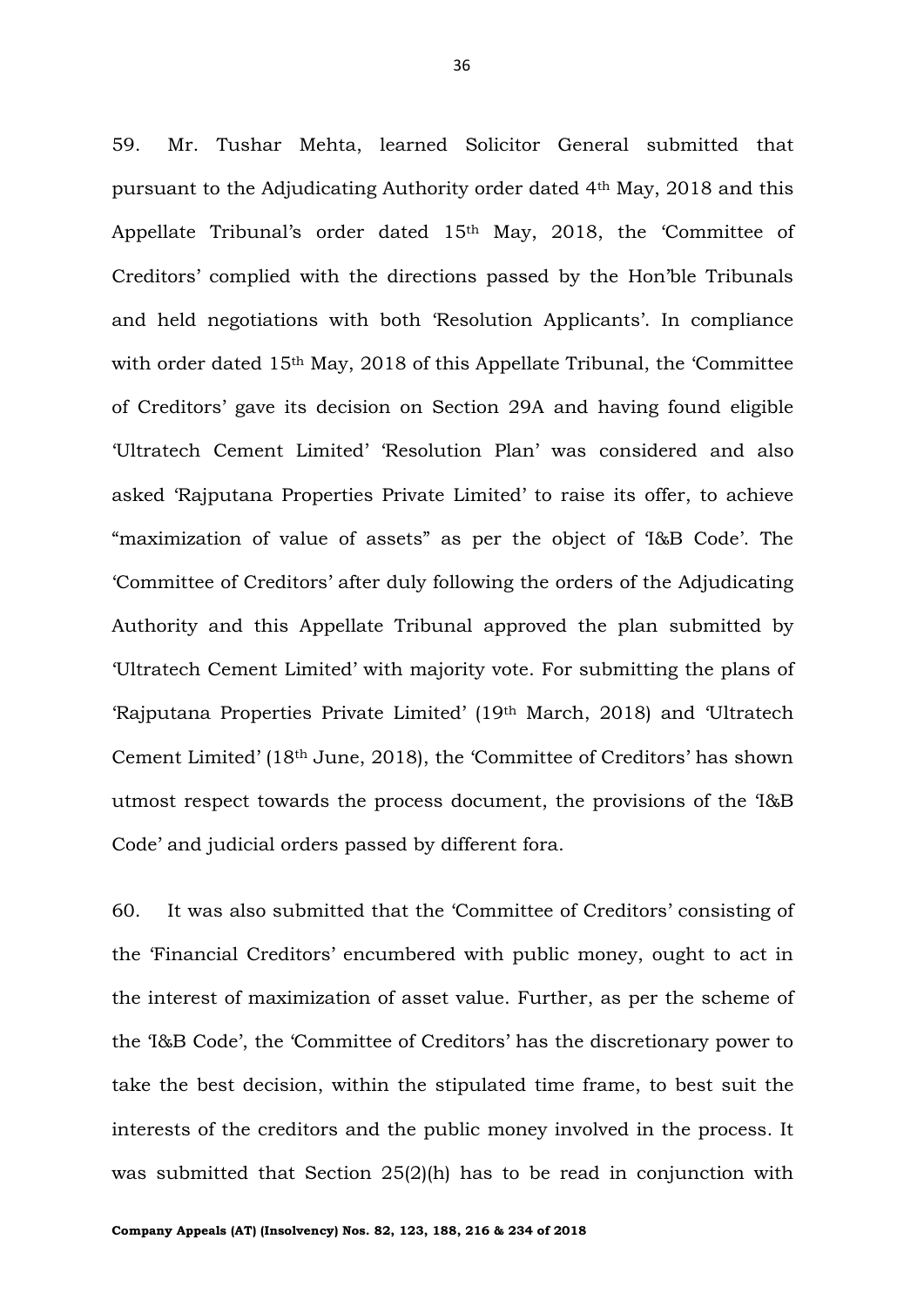Regulation 36B of the 'Insolvency and Bankruptcy Board of India (Insolvency Resolution Process for Corporate persons) Regulations, 2016'. The said provisions read as under:

> *"25. Duties of resolution professional. — (1) It shall be the duty of the resolution professional to preserve and protect the assets of the corporate debtor, including the continued business operations of the corporate debtor.*

> *(2) For the purposes of sub-section (1), the resolution professional shall undertake the following actions, namely: —*

*XXX XXX XXX*

*(h) invite prospective resolution applicants, who fulfil such criteria as may be laid down by him with the approval of committee of creditors, having regard to the complexity and scale of operations of the business of the corporate debtor and such other conditions as may be specified by the Board, to submit a resolution plan or plans."*

# *"36B. Request for resolution plans.*

*(1) The resolution professional shall issue the information memorandum, evaluation matrix and a request for resolution plans, within five*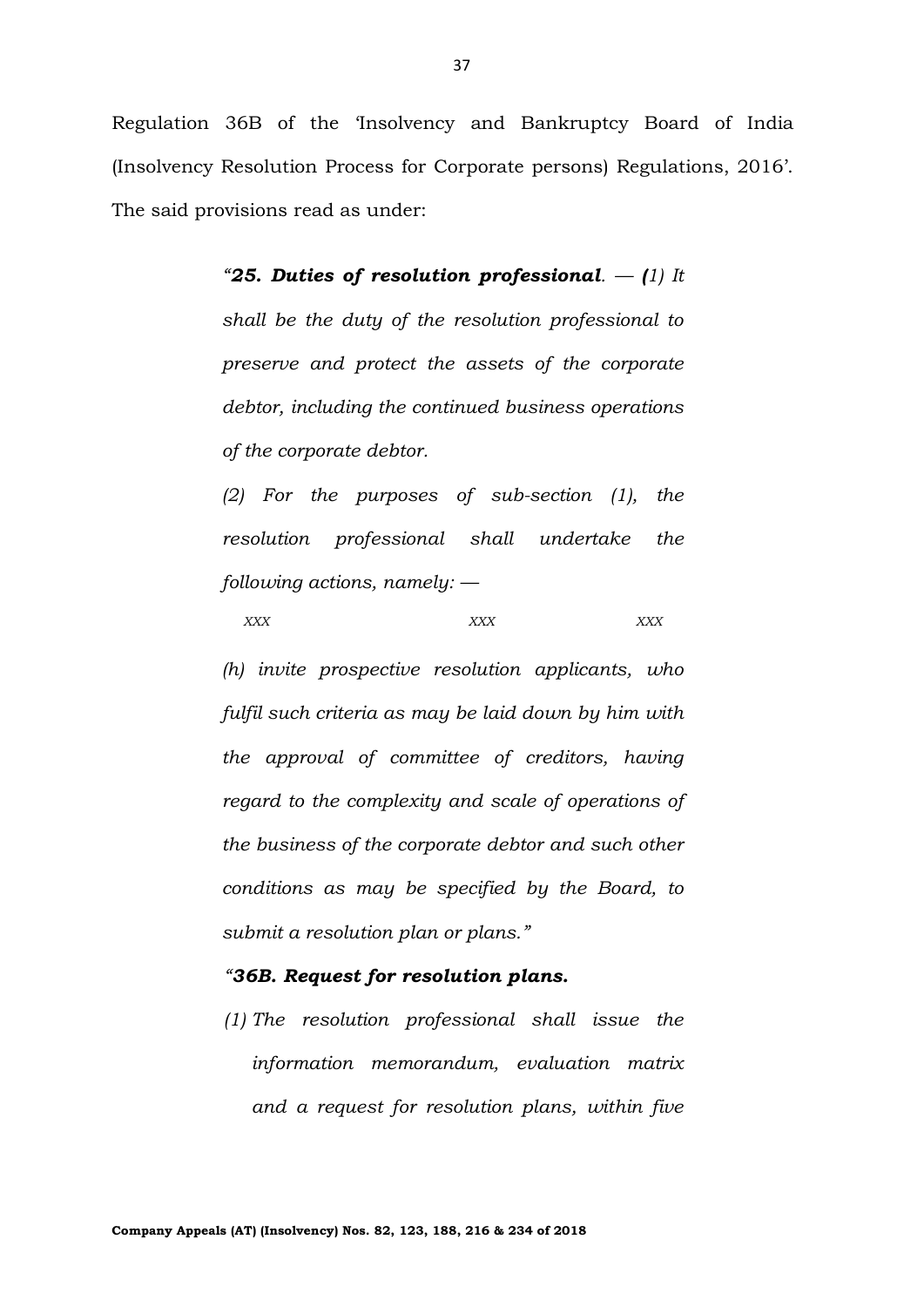*days of the date of issue of the provisional list under sub-regulation (10) of regulation 36A to-*

- *(a) Every prospective resolution applicant in the provisional list; and*
- *(b) Every prospective resolution applicant who has contested the decision of the resolution professional against its noninclusion in the provisional list.*

# *(6) The resolution professional may, with the approval of the committee, extend the timeline for submission of resolution plans."*

61. Therefore, according to learned Senior Counsel for the 'Committee of Creditors', if need be and if an extraordinary situation so arises, the 'Committee of Creditors' holds the discretion in conformity with the Regulations framed by the Board to extend the timeline over and beyond the 'process documents'. The said fact is also evidenced in the proviso to Clause 1.3.1 of the 'process document' which provided that even after the deadline of the submission of the 'Resolution Plan', any 'Resolution Plan' could be verified by the 'Resolution Professional' as per 'I&B Code' and be considered by the 'Committee of Creditors'. However, it is also provided that the 'Committee of Creditors' may it its discretion, evaluate, accept or reject such 'Resolution Plans'.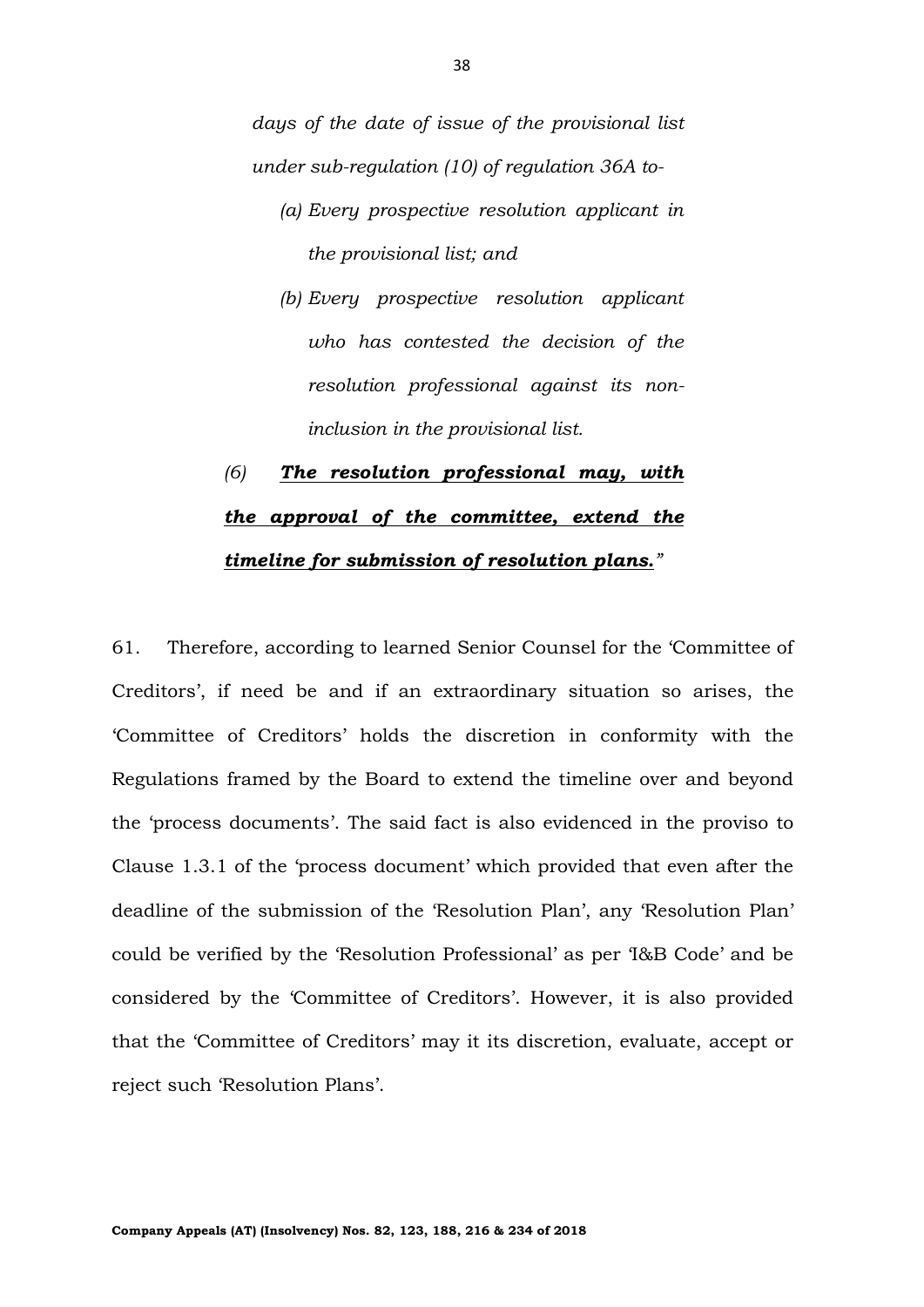62. It is informed that the 'Committee of Creditors' by majority decision has approved the plan submitted by 'Ultratech Cement Limited' which was found to be eligible in absence of any demerit under Section 29A of the 'I&B Code'.

### **Case of 'Binani Cements Limited'**

63. The Company Appeal (AT) (Insolvency) No. 82 of 2018 preferred by 'Binani Industries Limited' against the order dated 28th February, 2018 stands merged with the subsequent orders dated 27<sup>th</sup> March, 2018 and 2nd May, 2018. The said appeal against the order of the Adjudicating Authority remitting the matter to the 'Resolution Professional' to consider their proposal for settlement has become infructuous.

64. The 'Binani Industries Limited' has also challenged the order dated 2nd May, 2018 in Company Appeal (AT) (Insolvency) No. 216 of 2018 taking the following plea.

65. According to 'Binani Cement Limited', even during the pendency of the 'Corporate Insolvency Resolution Process', it was open to the parties to settle and pay all dues and seeks relief of termination of the 'Corporate Insolvency Resolution Process' of the 'Corporate Debtor'. However, such submission cannot be accepted as there is no provision of settlement made under the 'I&B Code'.

66. It is a settled law that once the 'Corporate Insolvency Resolution Process' is initiated by admitting the application under Sections 7 or 9 or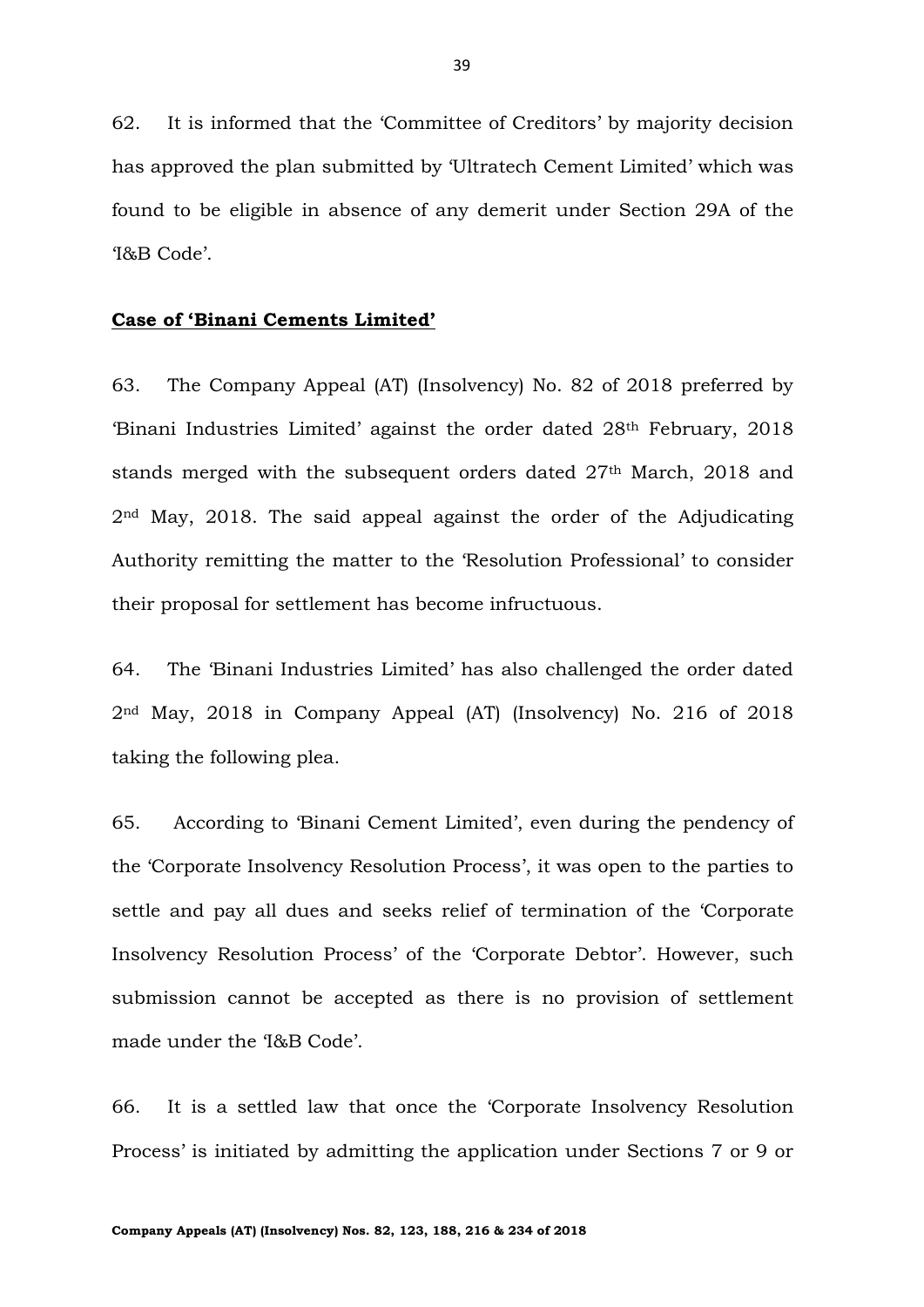10, it cannot be withdrawn nor can be set aside except for illegality to be shown or if it is without jurisdiction or for some other valid reason. Merely because the promoter wants to pay all dues including the default amount cannot be a ground to set aside the 'Corporate Insolvency Resolution Process'.

67. In many cases, the Hon'ble Supreme Court exercised its power under Article 142 of the Constitution of India taking into consideration the settlement reached between the parties. In one of the case, the Hon'ble Supreme Court observed that the Competent Authority may make provision under their Rules for withdrawal instead of allowing the parties to move before the Hon'ble Supreme Court under Article 142 of the Constitution of India. In view of such observation of the Hon'ble Supreme Court, the Parliament amended the 'I&B Code' and inserted the provision of 12A, which reads as follows:

> *"12A. Withdrawal of application admitted under section 7, 9 or 10.─ The Adjudicating Authority may allow the withdrawal of application admitted under section 7 or section 9 or section 10, on an application made by the applicant with the approval of ninety per cent voting share of the committee of creditors, in such manner as may be specified."*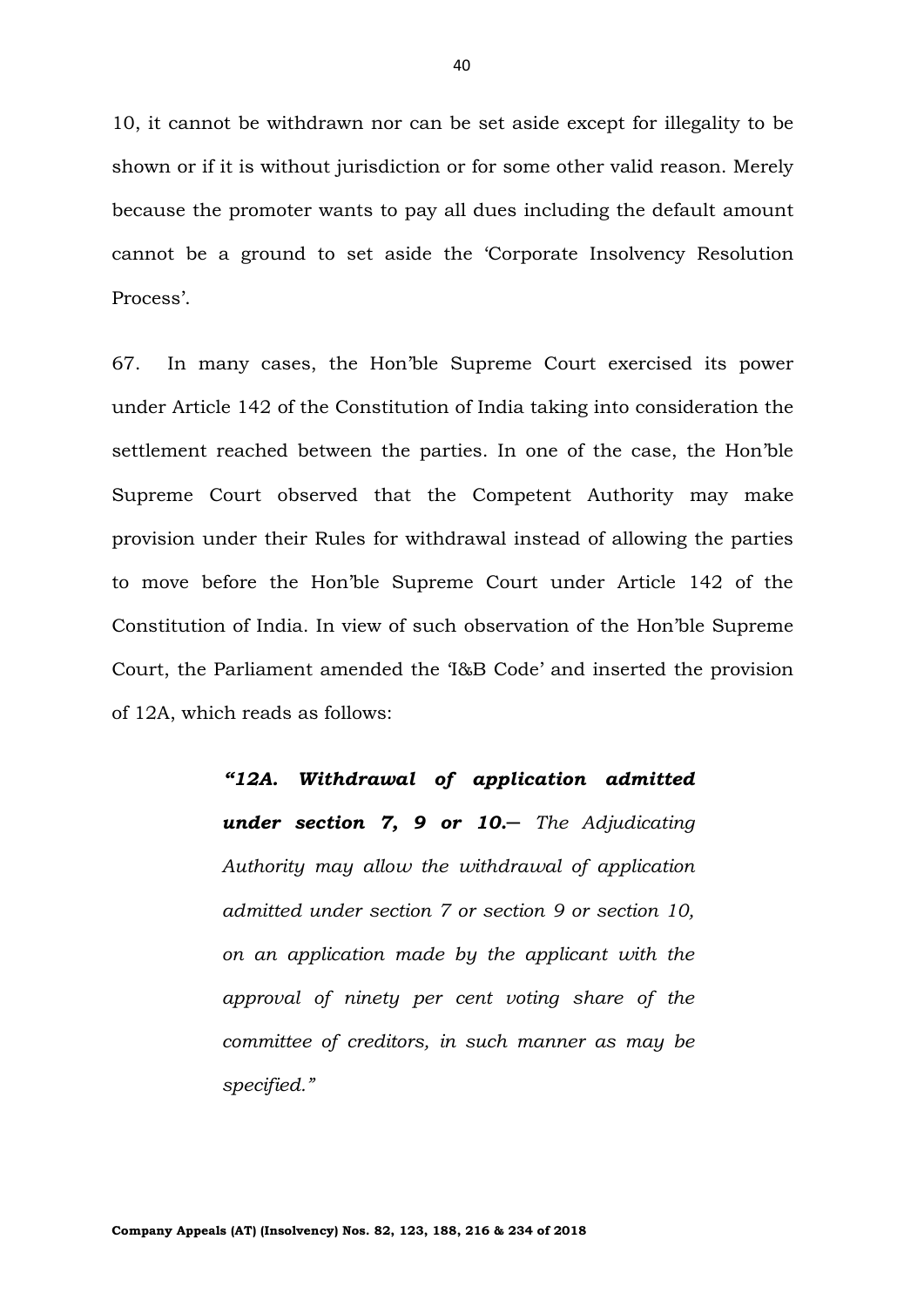68. The aforesaid provision has come into force on  $6<sup>th</sup>$  June, 2018 i.e. much after the impugned order was passed  $(2<sup>nd</sup>$  May, 2018). The Applicant has not filed an application for withdrawal after approval of the 90% voting share of the 'Committee of Creditors', therefore, the Appellant- 'Binani Industries Limited' cannot take advantage of Section 12A nor can be allowed to settle the matter. Even if they settle the matter, the 'Corporate Insolvency Resolution Process' cannot be terminated by the Adjudicating Authority or this Appellate Tribunal in absence of any illegality.

69. In so far as the observations made by the Adjudicating Authority against the 'Resolution Professional' are concerned, we are of view that the observations were uncalled for, for the following reasons:

- i. The 'Resolution Professional' had approached the Adjudicating Authority for seeking clarification in respect of the applications filed by the 'IDBI' for being representative as a member of the 'Committee of Creditors'.
- ii. The Adjudicating Authority passed order on  $17<sup>th</sup>$  November, 2017 against which the appeal was filed by the 'IDBI' before this Appellate Tribunal wherein by order dated 18th December, 2017, we directed the 'Resolution Professional' to reconsider the claims of 'IDBI' uninfluenced by the decision of the Adjudicating Authority, Principal Bench. In compliance with such order, the 'Resolution Professional' admitted the claim of 'IDBI' and 'SBI (Hong Kong)' as beneficiaries of corporate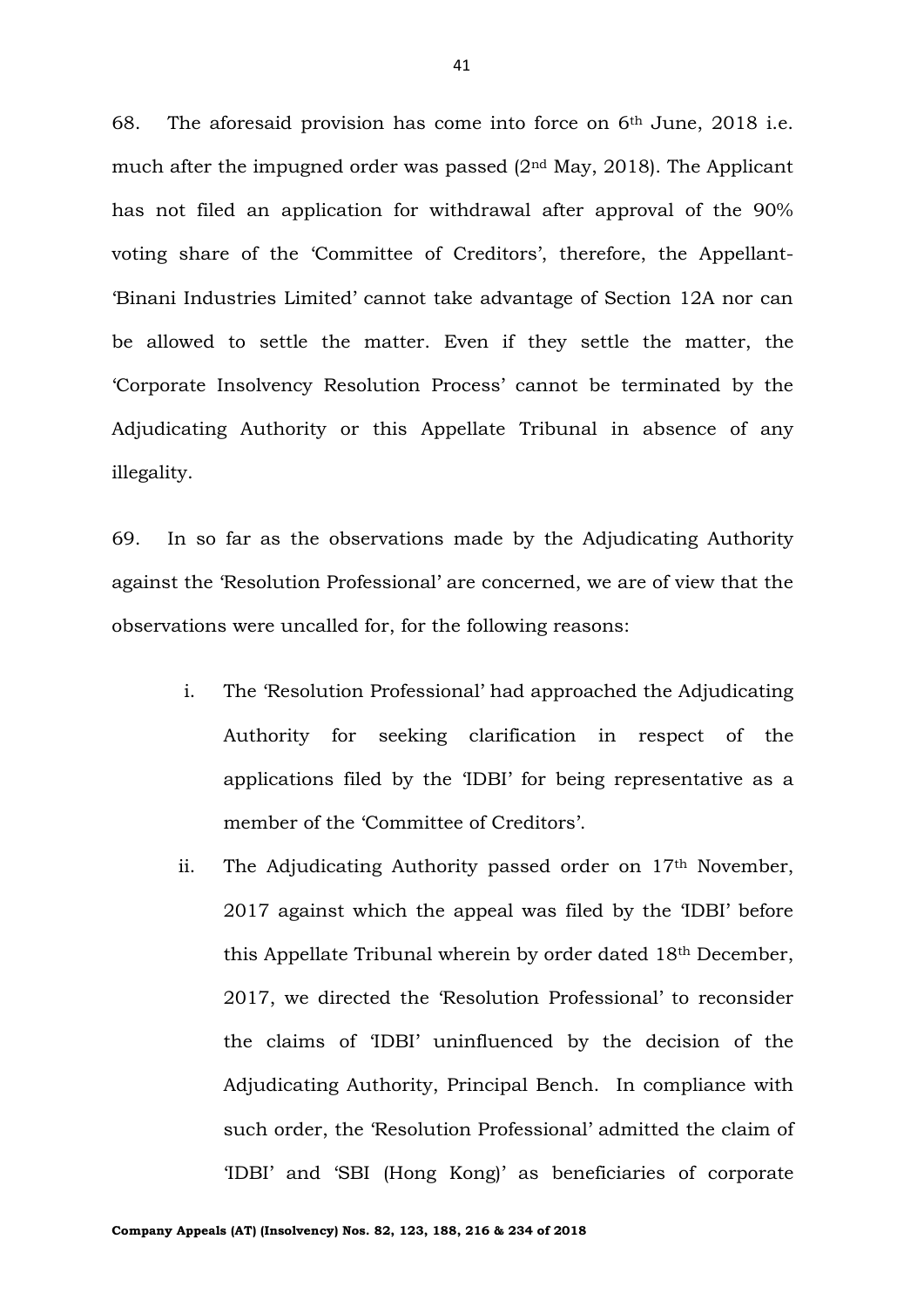guarantees issued by the 'Corporate Debtor' and included their representatives to be part of the 'Committee of Creditors' subject to any final determination of the claims of 'IDBI' and 'SBI (Hong Kong)' at any judicial forum including the National Company Law Appellate Tribunal.

- iii. Eventually, 'IDBI' and the members of 'Committee of Creditors' arrived at a settlement in consequence of which this Appellate Tribunal allowed 'IDBI' to withdraw its appeal. The 'Resolution Professional' thereby, became bound by the settlement and the decision of this Appellate Tribunal by which claims of 'IDBI' and 'SBI Hong Kong' were allowed and incorporated. In this background, in absence of any fault on the part of the 'Resolution Professional' it was not case for the Adjudicating Authority to pass adverse observations against the 'Resolution Professional'.
- iv. The approval of the 'Resolution Plan' is in the domain of the 'Committee of Creditors' and not that of 'Resolution Professional' and, therefore, if the 'Resolution Plan' provides for the mandatory contents and is in accordance with the 'I&B Code' even if in case a 'Resolution Plan' does not provide for full satisfaction of claims of 'Operational Creditors', in absence of any power of the 'Resolution Professional' to reject such 'Resolution Plan', the 'Resolution Professional' cannot be blamed. The Adjudicating Authority has failed to notice the aforesaid fact and made adverse comments against the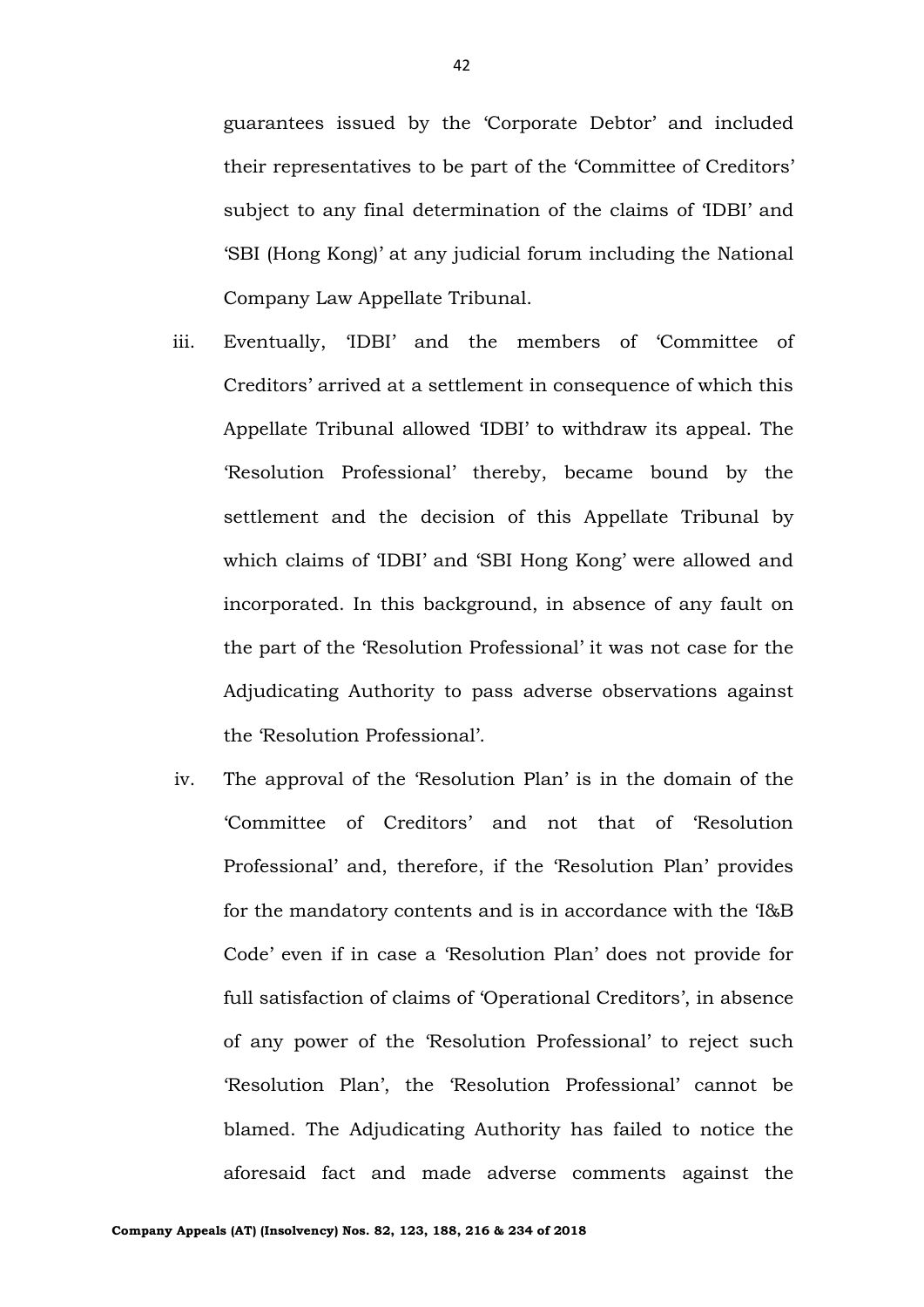'Resolution Professional' by impugned order dated 2nd May, 2018 which are uncalled for.

70. The Hon'ble Supreme Court vide its order dated 2nd July, 2018, while remitted the matter to this Appellate Tribunal, also directed to transfer the insolvency petition from the Adjudicating Authority to this Appellate Tribunal for passing appropriate order in accordance with law.

71. After decision of the Adjudicating Authority by impugned order dated 2nd May, 2018, the 'Committee of Creditors' held its 17th Meeting on 28th May, 2018 and considered the revised plan submitted by the 'Ultratech Cement Limited'. It was put to vote and all the members of the 'Committee of Creditors' by 100% voting shares voted in favour of 'Ultratech Cement Limited' and resolved that the Letter of Intent in connection with and amending the 'Resolution Plan' of 'Ultratech Cement Limited' be issued to 'Ultratech Cement Limited'.

72. The 'Resolution Professional' has now placed the same before this Appellate Tribunal for passing appropriate order under Section 31 of the 'I&B Code'.

73. In exercise of powers conferred by Section 31 of the 'I&B Code' read with order of remand by the Hon'ble Supreme Court, we have gone through the records, revised 'Resolution Plan' submitted by 'Ultratech Cement Limited, gist of which noticed earlier and being satisfied that the 'Resolution Plan' approved by the 'Committee of Creditors' under subsection (4) of Section 30 in its 17<sup>th</sup> meeting held on 28<sup>th</sup> May, 2018 meets